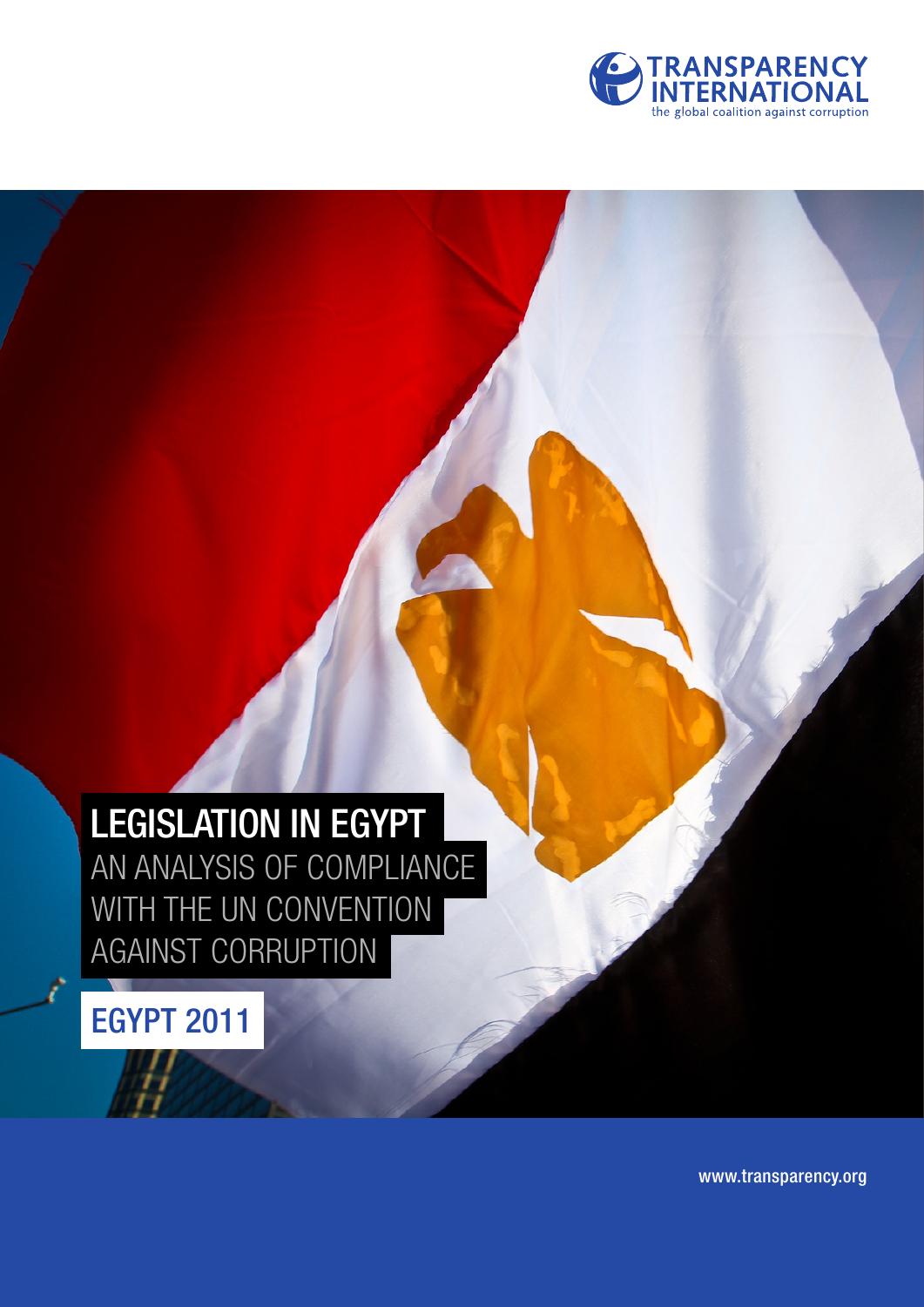This document has been produced by the International Company for Training and Development in conjunction with Transparency International

#### ISBN: 10402/2011

©2011 International Company for Training and Development, all rights reserved

Authors: Judge Ashraf el-Baroudi and Hussein Hassan

Cover image: © Flickr/modenadude

Transparency International has published this study with the support of USAID

The International Company for Training and Development has made every effort to verify the accuracy of the information contained in this report.

All information was believed to be correct as of May 2011. Nevertheless, Transparency International and the International Company forTraining and Development cannot accept responsibility for the consequences of its use for other purposes or in other contexts.

Opinions and facts in this document are not related to the affiliation or place of work of the authors.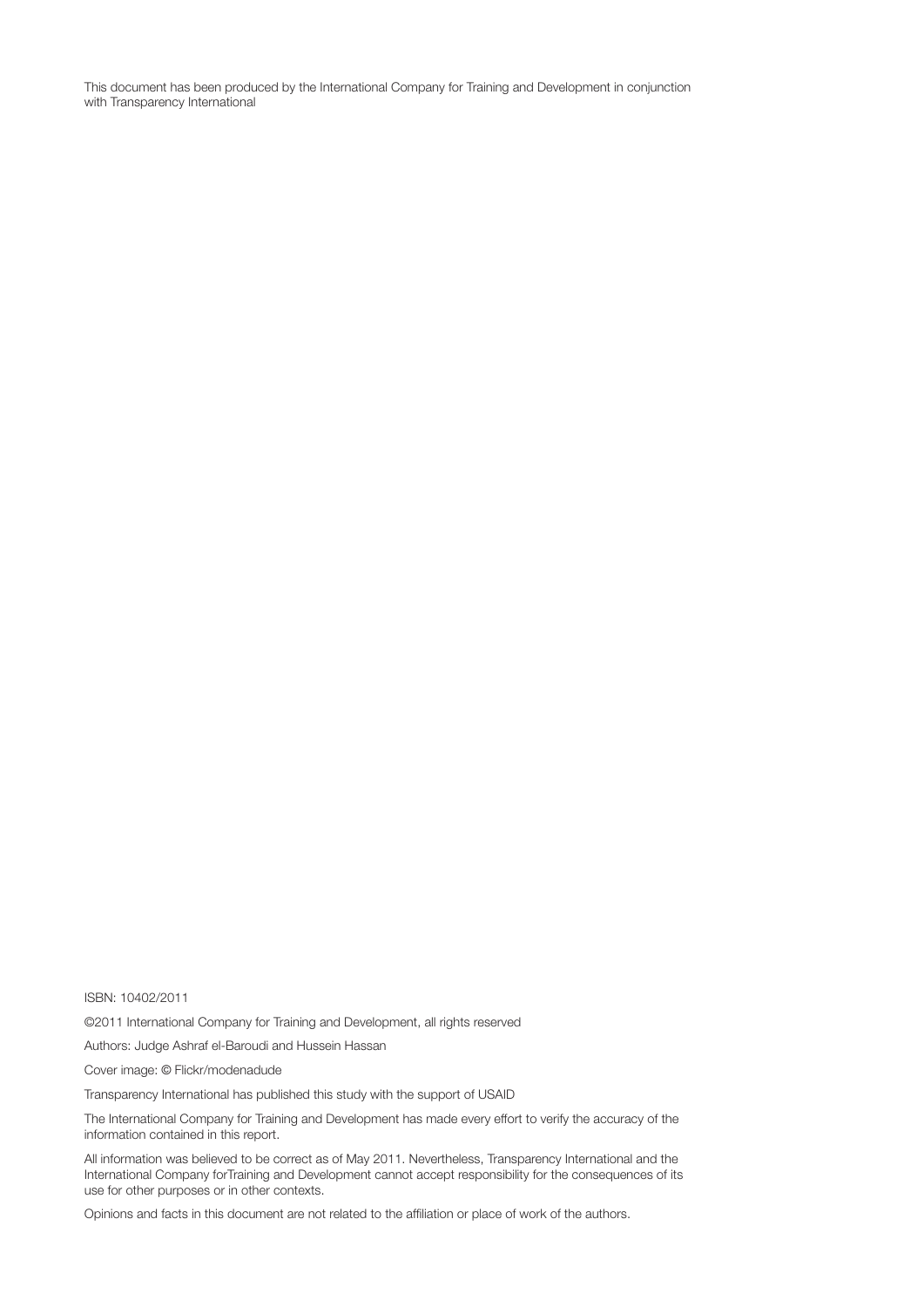## **Table of Contents**

|              | Foreword                                                                                   |    |
|--------------|--------------------------------------------------------------------------------------------|----|
|              | <b>Executive Summary</b>                                                                   |    |
|              | 1. Effective anti-corruption policies and practices - Article 5                            | 3  |
|              | 2. Preventive anti-corruption body or bodies - Article 6 (M) & Article 13.2                | 4  |
| 3.           | Recruitment, hiring, retention, promotion and retirement of public officials - Article 7.1 | 4  |
| 4.           | <b>Candidature for and election to public office - Article 7.2.</b>                        | 5  |
| 5.           | Funding of candidatures for public office and of political parties - Article 7.3           | 6  |
| 6.           | <b>Conflicts of interest</b> – Articles 7.4, 8.5                                           | 7  |
| 7.           | Codes of Conduct for public officials $-$ Articles 8.1 $-$ 8.3, 8.6                        | 8  |
| 8.           | Whistleblowing - Article 8.4 (NM), Article 13.2 and Article 33                             | 8  |
| 9.           | <b>Public procurement - Article 9.1</b>                                                    | 9  |
|              | 10. Management of public finances - Article 9.2                                            | 9  |
|              | 11. Transparent public administration - Article 10 (M), 13.1.b                             | 10 |
|              | 12. Judiciary and prosecution services - Article 11                                        | 10 |
|              | 13. Prevent corruption in private sector - Article 12                                      | 11 |
|              | 14. Participation of society - Article 13                                                  | 12 |
|              | 15. Anti-money laundering - Article 14                                                     | 13 |
|              | <b>Conclusion</b>                                                                          |    |
|              | <b>Main recommendations</b>                                                                |    |
| <b>Annex</b> |                                                                                            | 18 |
|              | <b>Compliance review methodology</b>                                                       |    |
|              | <b>Programme description</b>                                                               |    |
|              | <b>Stakeholders focus group</b>                                                            |    |
|              | <b>Acknowledgements</b>                                                                    |    |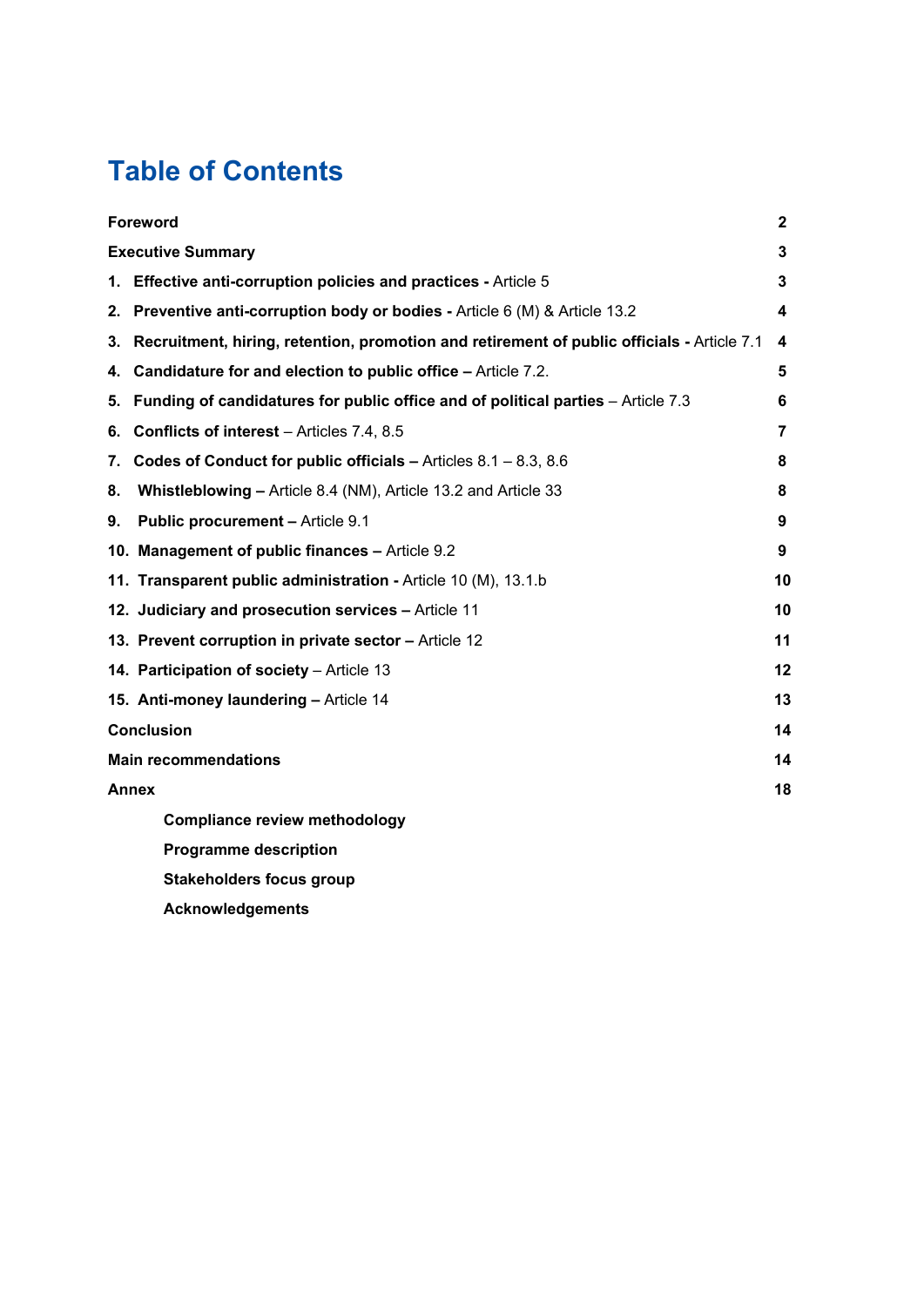### **Foreword**

During the last stages of the production of this report on Egypt's compliance with the UN Convention against Corruption (UNCAC), the Revolution of 25 January took place. Interestingly, the Revolution began as a result of the spread of corruption, a fact which lends this report a historic dimension, in addition to its practical relevance. The report offers a historical observation of the situation preceding the peoples' uprising against corruption.

Maybe one of the first or most significant lessons learned from this experience is the fact that the victims of corruption are not only those who are deprived of their rights and who suffer poverty and oppression as a result of corruption. The corruptors themselves are also victims of their corruption. Through their corruption, they are nothing but victims of their own acts.

The second significant lesson is that corruption cannot be hidden, however much time elapses. It goes beyond the idea of outmanoeuvring the law and the court system, in the classical concept of corrupting judges or destroying proofs or even putting in place deficient legislation. The revolutions of the people have different laws, and what may not be proved before legal courts cannot be denied before the people, or before the court of history, which has its own *means of* judgement.

The third significant lesson is that corruption creates a gulf between the ruler and the people that she or he rules. This is a small gap in the beginning but it grows quickly, increasing to become wider and deeper, and more difficult to master or control, until the relation between the ruler and the ruled is broken completely and irreparably. When this happens, it is only the ruler who falls, while the ruled remain.

Thus we can say that the UN Convention against Corruption is not a meaningless document, and that the effort made each year to produce a reports such as these is not in vain. In fact, these reports save the governments a lot of work in searching for legislation and solutions for reducing the cases of corruption in their countries and for observing their occurrence. The governments are free to accept this work with constructive interest rather than irritation or rejection. It is clear that those governments which take such a positive stance are those which have adopted a genuine political will to fight corruption in their countries.

Finally, this report in particular gains additional relevance for anyone studying the history of revolutions. It provides factual documentation of corruption that had become so severe that addressing the problem left no option but the removal and replacement of the entire ruling regime.

The information and evaluation in this report focuses on the situation prior to the Revolution of 25 January 2011. However, we have reflected major legislative changes such as the suspension of the 1971 Constitution and the issuing of the Constitutional Decree up to 22nd of June 2011. Nonetheless, the report is a witness to a period in which governments were extremely negligent in the fight against corruption and as such contains the causes of its own end, and the opening of the way for a new and different phase in the history of Egypt.

*Judge Ashraf al-Baroudi Vice president of the High Court of Appeals.*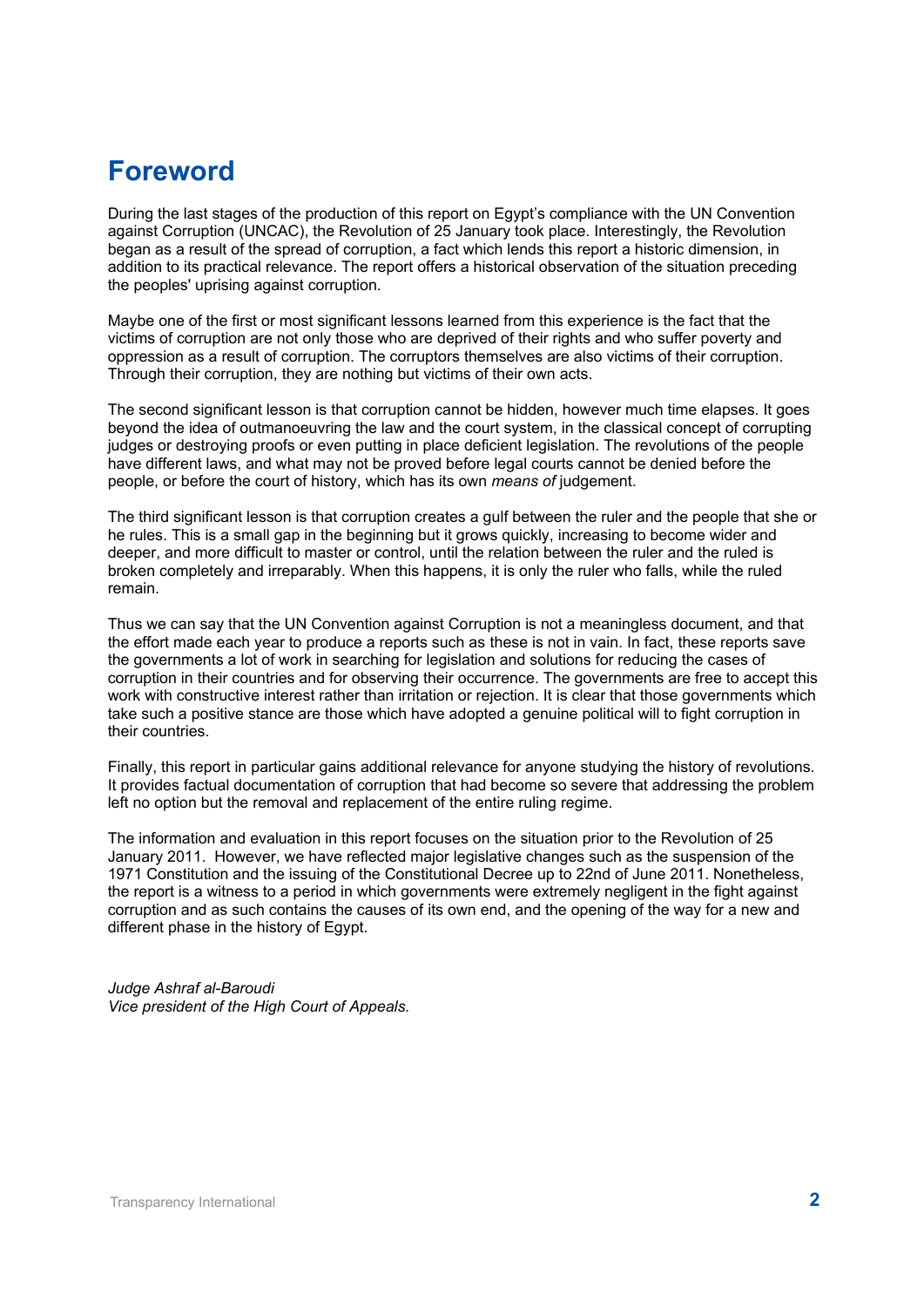### **Executive Summary**

### **The UN Convention against Corruption**

The UN Convention against Corruption (UNCAC) has become the primary global framework to address corruption by governments. To date 140 countries have ratified the UNCAC. In order to assist the Egyptian government to improve its fight against corruption and its compliance with UNCAC, Transparency International has carried out an analysis of Egypt's compliance with Chapter II of the Convention, which deals with preventive measures against corruption. The report identifies areas of solid performance as well as a number of gaps where the Egyptian legislation falls short of the standards provided in UNCAC.

In the light of the review that the current government of Egypt is currently undertaking of the anticorruption measures in Egyptian legislation and the country's compliance with the UNCAC, this report offers additional insight and constructive recommendations for improving UNCAC implementation and the fight against corruption in Egypt.

This report is part of Transparency International's programme, *Promoting Transparency and Enhancing Integrity in the Arab Region*, which combines research on corruption and sustainable structural reforms in Egypt, Lebanon, Morocco and Palestine, with advocacy work to put these reforms in place.

### **Findings**

The main findings in terms of Egypt's compliance are presented for each article of UNCAC Chapter II.

### **1. Effective anti-corruption policies and practices (article 5)**

**Article 5 of the UNCAC identifies anti-corruption policies and practices and specifies that they must be based on evidence and risk analysis of corruption. Policies must be effective and coordinated, promote the participation of society, enjoy the full and open support of the executive, and reflect the principles of the rule of law, proper management of public affairs and public property, integrity, transparency and accountability. Sufficient information about corruption must be available.** 

The fact that Egypt ranks relatively low on international corruption indicators<sup>ı</sup> led the former government to adopt a number of measures to address the problem. The first of these was the establishment of the Transparency and Integrity Committee (TIC) in 2007, chaired by the Minister of State for Administrative Development and including members of the government, the private sector and civil society. Its main mandate is to study and draw up national anti-corruption strategies.

In 2010 the government also established the National Coordinating Anti-Corruption Committee (CIC), headed by the Minister of Justice, to coordinate the activities of the various agencies working on fighting corruption. The Committee also suggested reforms to improve Egypt's compliance with UNCAC.

<sup>&</sup>lt;sup>1</sup> See: Transparency International *Corruption Perceptions Index of 2010*, where Egypt received a score of 3.1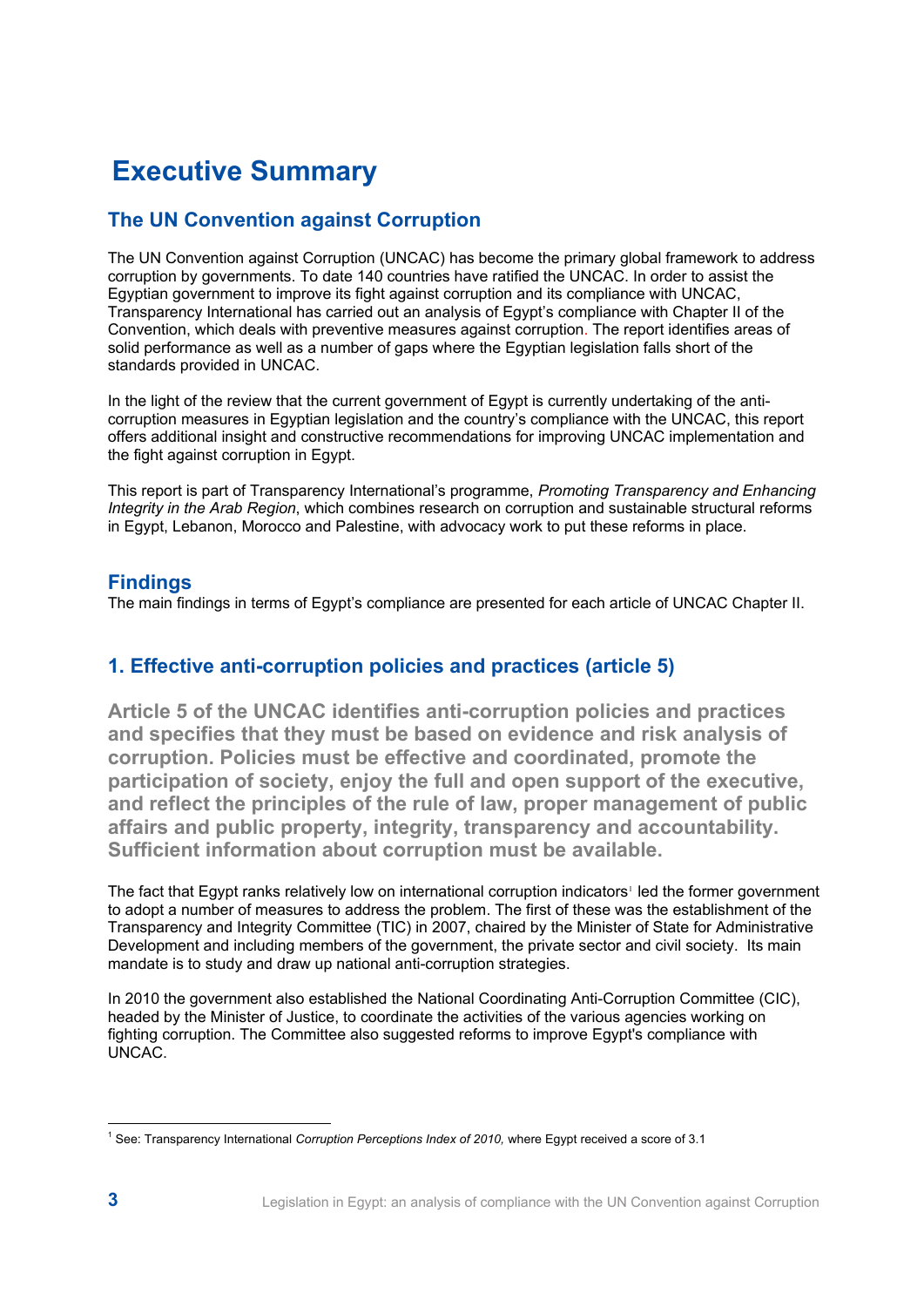Both committees are affiliated to the executive power and lack judicial competences, which affect their ability to act effectively.

In addition to shortcomings in the legal basis for these anti-corruption institutions, there is also a lack of political will to implement anti-corruption initiatives. Both committees have been ineffective in stopping the spread of corruption in Egypt, a fact which was reflected in the widespread public outrage in the lead-up to the Revolution of 25 January 2011. As such, Egypt has not fully complied with the UNCAC stipulation regarding anti-corruption policies and practices.

### **2. Preventive anti-corruption body or bodies (articles 6, 13.2)**

**Article 6 of the UNCAC indicates that each state party must ensure the existence of bodies for the prevention of corruption. These must benefit from the independence, ability and authority to investigate and to implement anti-corruption policies. They must also be able to disseminate and increase knowledge about them. Article 13.2 of the UNCAC also indicates the need for state parties to inform the public about these bodies.** 

Despite the fact that there are several anti-corruption bodies in Egypt, they face significant obstacles which undermine their ability to effectively prevent and prosecute corruption. These include the overlapping jurisdictions of the various control bodies, where several parties exercise the same control of the same activity at the same administrative units. In addition, one should note the affiliation of all control bodies to the executive branch, which has a negative effect on their independence, as the executive power is both subject to monitoring and in control of monitoring at the same time, in contradiction to the principles of good governance.

Although Egypt has established anti-corruption agencies in accordance with the UNCAC, it cannot be described as achieving full and effective compliance.

### **3. Recruitment, hiring, retention, promotion and retirement of public officials (article 7.1)**

**Each state party shall regulate the hiring, promotion and retirement of public sector employees, and adopt clear rules for promotion, based on principles of integrity, transparency and experience; adopt appropriate wage scales; conduct sufficient education and training programs, and adopt procedures for selecting and training public employees.** 

Selection and promotion for public sector jobs lack the mechanisms necessary for preventing nepotism and favouritism. There is a clear need to establish better systems to ensure the selection of the best candidates and limit the administrative authority's power over the process of designing, performing and evaluating tests for personnel. This would reduce nepotism and prejudice in the selection process.

This report finds that the current legislation does not comply fully with the UNCAC requirements for the hiring, retention, promotion and retirement of public officials.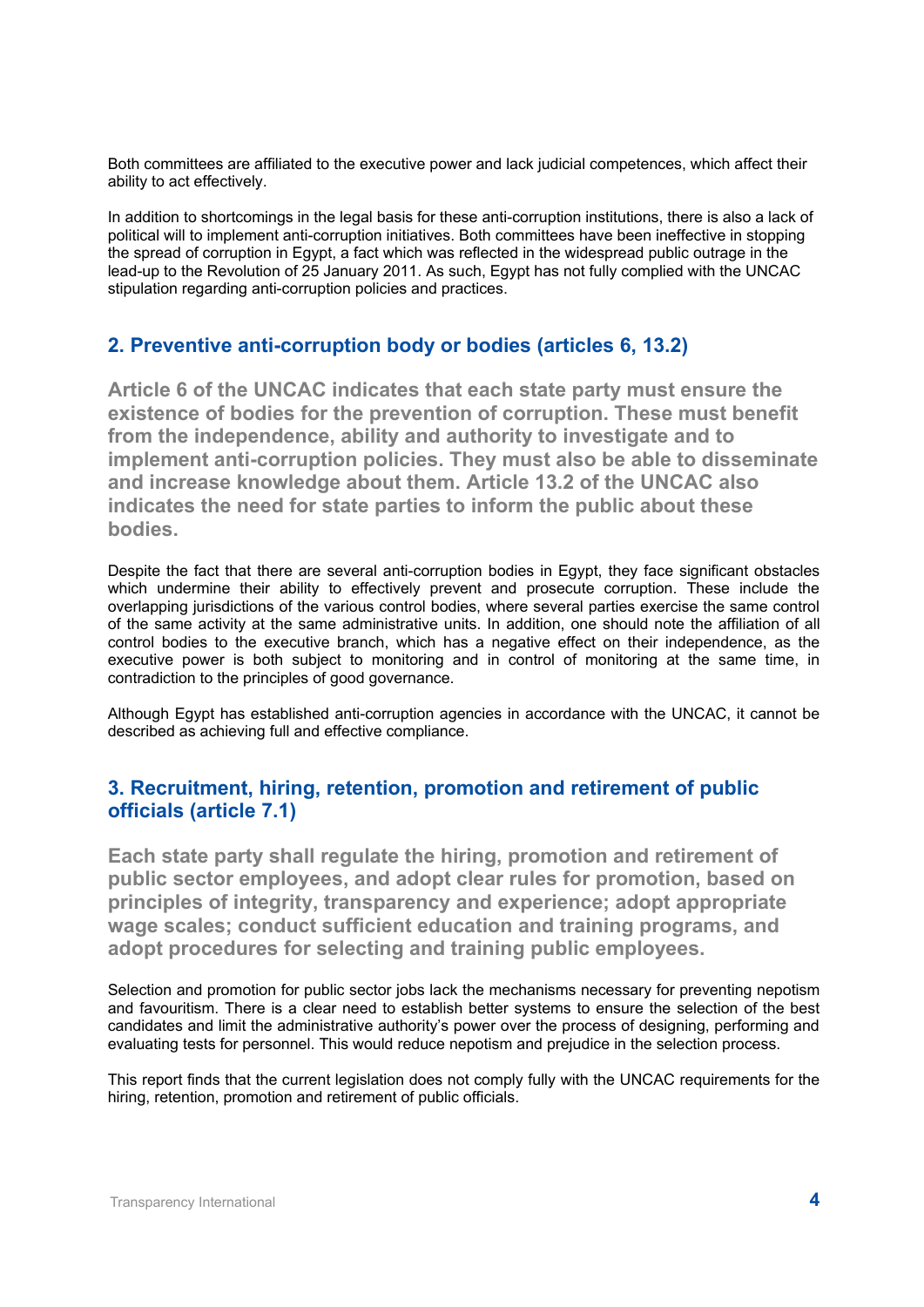### **4. Candidature for and election to public offices (article 7.2)**

**Article 7.2 of the UNCAC indicates that each state party shall adopt appropriate legislative and administrative measures to prescribe criteria concerning candidature for and election to public office.**

The Constitution of 1971 that governed Egypt until February 2011, when it was suspended subject to annulment or amendments, stipulates that the President of Egypt be nominated by the People's Assembly and that the nomination be followed by a popular referendum. This was amended in 2005 to allow for direct balloting. However, conditions imposed on the nomination process continued to make it virtually impossible for any but the candidates nominated by the ruling party to be elected.

In addition, the President has extensive powers in appointing ministers and other members of the government. The Egyptian Parliament consists of two houses: the People's Assembly and the Shura Council. The 1971 Constitution states that the People's Assembly must have at least 350 elected members, whilst the President may appoint 10 members. Two-thirds of the members of the Shura Council are elected by popular vote and one third is appointed by the President.

The disproportionate amount of authority that the legal texts granted the President in the appointment of public officials is increased in the practical implementation of the law. Manipulation of election results through sealing ballot stations in opposition areas, electoral bribes and the switching of party allegiances following the election, helped to maintain the former ruling party, the National Democratic Party (NDP) as the dominant party in both parliamentary chambers since 1981. The far-reaching competences of the President within the NDP ensured that nomination and selection for public office were heavily controlled by the more senior members of the ruling party.

This report identifies serious deficiencies in Egypt's compliance with UNCAC stipulations for nomination and election to public office, in respect to both the legislation and its implementation in practice prior to the Revolution of 25 January. However, it should be noted that the Constitutional Declaration issued by the Supreme Council of the Armed Forces of Egypt in February 2011 made a number of changes to the legislation. The amendments included the reduction of the presidential term to four years and the limitation of re-election to two consecutive terms. In addition, presidential candidacy requirements were revised.<sup>2</sup> Further amendments to the conditions for election to the People's Assembly are expected, following the completion of the draft law on the Law on People's Assembly currently underway. The amendments summarised here relate to the stipulations of UNCAC Article 7.2. Given the early stages of the process, it is not possible to evaluate their implementation.

<sup>2</sup> **www.sis.gov.eg/Ar/Story.aspx?sid=44103**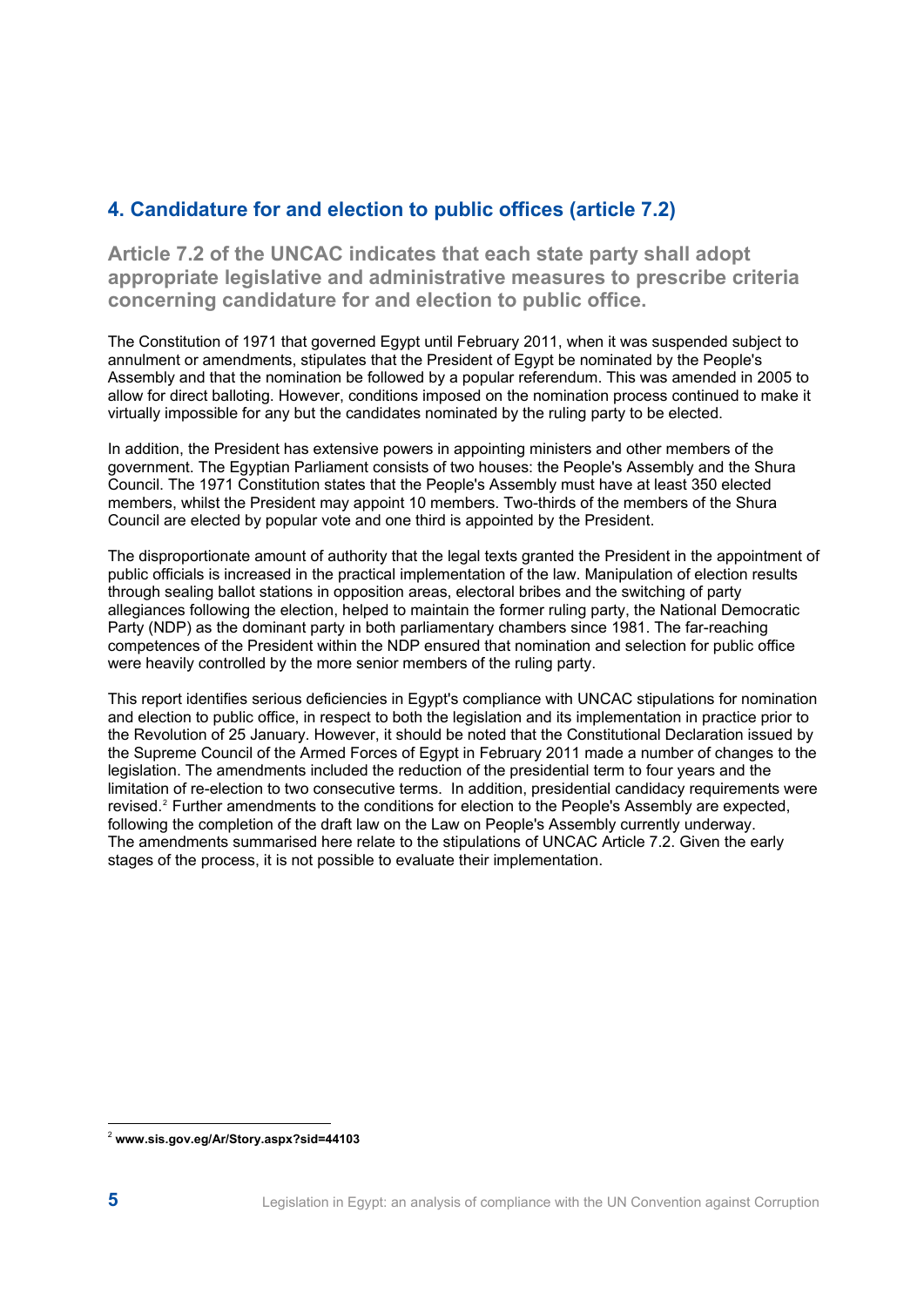### **5. Funding of candidatures for public office and of political parties - (article 7.3)**

**Article 7.3 of the UNCAC regulates funding of candidatures for elected public office and political parties. It stipulates that each party shall take appropriate legislative and administrative measures to enhance transparency in the funding of candidatures for elected public office and the funding of political parties.** 

Before the Revolution of 25 of January, the Central Auditing Organisation (CAO) was responsible for overseeing financing and expenditure of political parties, as specified by Law No. 40/1977. This was because their funds were seen as public monies in accordance with the Egyptian Penal Law. In practice, the CAO reports were confidential and not available to citizens, civil society or the media which led to a lack of transparency in the funding of political parties.

During the 2010 Parliamentary elections a decree by the Supreme Election Council set the maximum expenditure for each candidate at 200 000 EGP. However, civil society organisations monitoring the election found that candidates spent more $^{\textdegree}$ . The legal ceiling for candidate expenditure has been described as low, which contributed to why candidates overspent.<sup>4</sup>

The findings of this report indicate that the laws for the financing of political parties and election candidates contain loopholes that permit non-transparency and opportunities for corruption. Thus, the UNCAC stipulation that appropriate legislative and administrative measures be taken to enhance transparency in this field cannot be described as having been implemented effectively in the period before the Revolution of 25 January. The Law of Political Parties (Law No. 12/2011), which was issued by decree of the Supreme Council of the Armed Forces of Egypt in March 2011 changes some of the rulings on funding of political parties. The most notable change is the annulment of Article No. 18 of Law No. 40/1977 concerning state support for political parties listed in the budget of the Shura Council.<sup>5</sup> Although this Law endeavours to improve compliance with UNCAC Article 7.3, it is currently too early to evaluate how far this law and the implementation contribute to better compliance overall.

 $^3$  Egyptian Organisation for Human Rights (EOHR), quoted in Al-Ahram Online, 15 December 2010.

**www.english.ahram.org.eg/NewsContent/1/5/49/Egypt/Egypt-Elections-/Hire-a-thug-and-other-campaignexpenditures.aspx.** Also: The Arabic Network for Human Rights Information, First Statement of Election Campaigns of candidates - the independent committee for monitoring elections , 22 November 2010

**www.anhri.net/?p=19273**<br><sup>4</sup> This opinion is supported by: Al Shobaky, Dr. Amr (Expert on political systems in Al-Ahram Centre for Political and Strategic Studies): intervention during the Seminar "The Waste of Public Funds" held at El Marriot Cairo on 11 January 2009. See also: Egyptian Organization for Human Rights (EOHR) **www.ar.eohr.org/** <sup>5</sup> **www.sis.gov.eg/Ar/Story.aspx?sid=45390**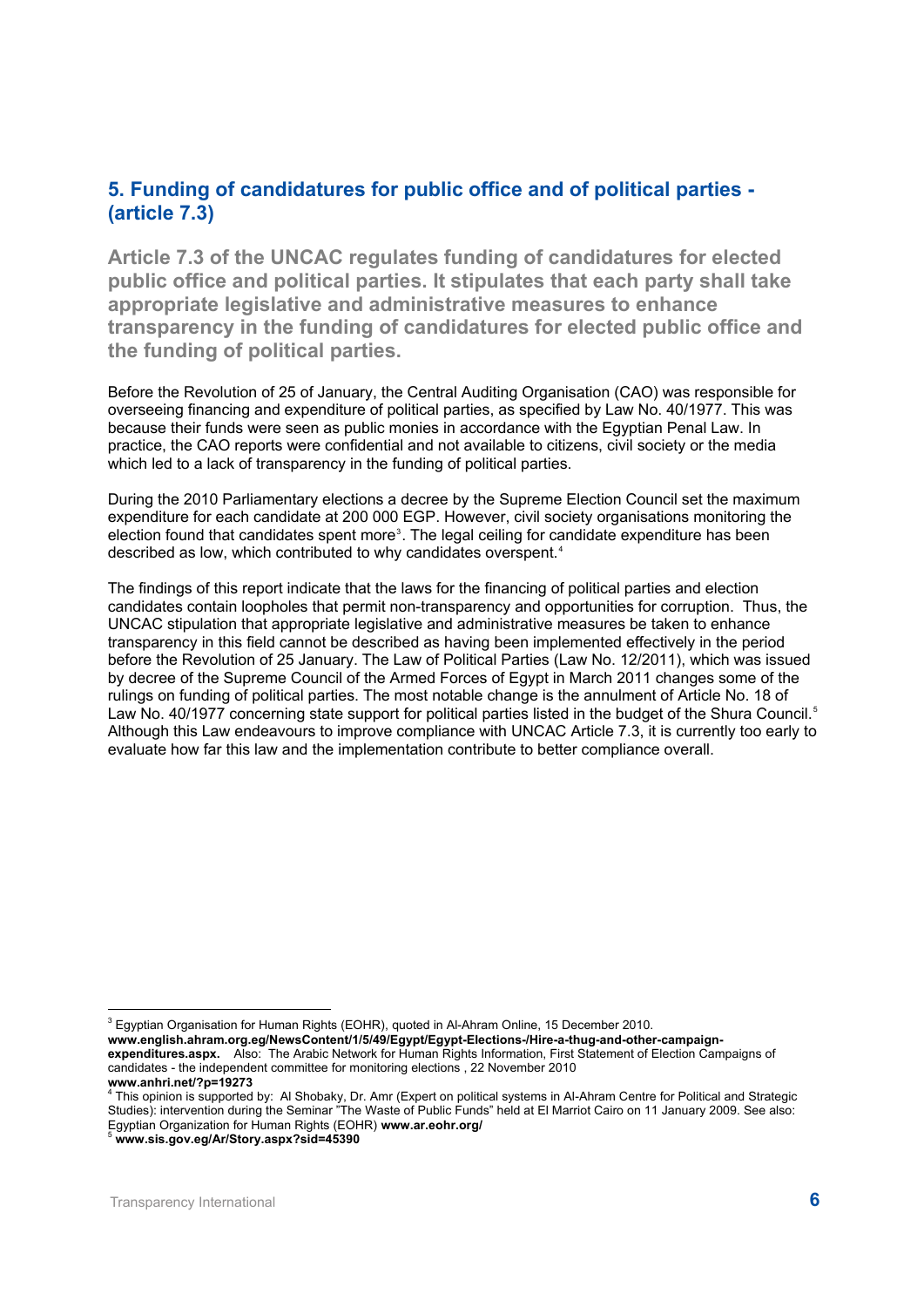### **6. Conflict of interests (articles 7.4, 8.5)**

**Article 7.4 of the UNCAC addresses the issue of conflict of interest. It states that "Each State Party shall endeavour to adopt, maintain and strengthen systems that promote transparency and prevent conflicts of interest through providing clearly defined disclosure procedures that include organising the process of recording cases of conflict of interest, and imposing appropriate penalties on pertinent violations".**

**Article 8.5 states that "Each State Party shall endeavour, where appropriate and in accordance with the fundamental principles of its domestic law, to establish measures and systems requiring public officials to make declarations to appropriate authorities regarding, inter alia, their outside activities, employment, investments, assets and substantial gifts or benefits from which a conflict of interest may result with respect to their functions as public officials."** 

A number of passages in the suspended Constitution of 1971, the Law of Public Service (No. 47/1978) and the Law of Illicit Gain refer to conflict of interests. According to the suspended Constitution, no minister has the right to enter into financial transactions with the state. However, several investigations after the Revolution of 25 January 2011 showed that a number of ministers and state officials had used their authority to buy land or production units for greatly reduced prices from the state.

Public employees are obliged to give an account of their activities and private investments that could lead to a conflict of interest, as specified by Article 76 of the Law of Public Employment. In addition, all public employees must submit a financial disclosure report for every five years that they spend in government office. However, the administration of the Committee of Illicit Gain, which is responsible for reviewing these reports, is subordinate to the executive power, which obstructs its capacity to review the reports of senior state officials in the executive. In addition, the limited number of employees in the committee prevents them from being able to review the reports of all state employees in any depth.

This report's findings show that neither the legal basis nor the implementation of the law in Egypt has upheld the stipulation of the UNCAC, which clearly defines disclosure procedures and appropriate penalties to promote transparency and prevent conflicts of interest. The legal situation regarding conflict of interest has been under review since the Revolution of 25 January.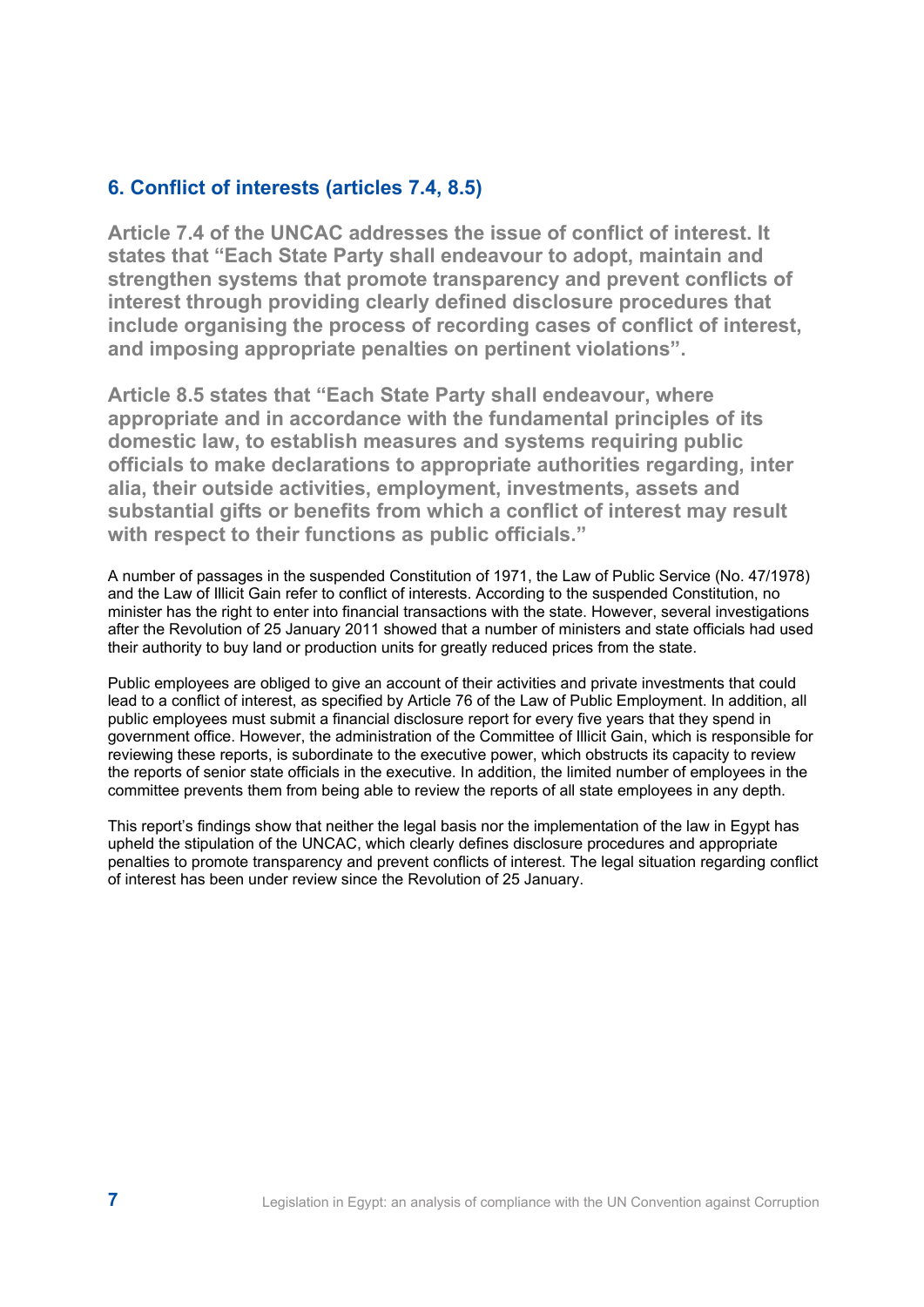### **7. Codes of conduct for public officials (articles 8.1 – 8.3, 8.6)**

**Article 8, paragraphs 1, 3 and 6 of the UNCAC prescribe codes of conduct for public officials. They indicate that state parties shall promote principles of integrity, honesty and responsibility among public officials, and require state parties to inform their citizens of the relevant initiatives of regional, interregional and multilateral organisations, such as the International Code of Conduct for Public Officials, and to take disciplinary and other measures against public officials who violate these codes.** 

There is no code of conduct for public servants in the literal sense of the word. However, there is something that could be referred to as a code indicating ethical standards. In this context, some Egyptian legislation specifies the duties of public officials and forbidden activities. For example, the Law of Public Service No. 1978/47 obliges public servants to carry out their job within the context of the rights and responsibilities in a fashion befitting the public benefit, and preventing abuse of a public position for personal benefit. In practice however, violations of this law have frequently gone unpunished.

This review finds that both the legal basis and the implementation of the law is insufficient to permit Egypt to comply with the UNCAC stipulation that state parties promote principles of integrity, honesty and responsibility among public officials.

### **8. Whistleblowing (article 8.4, 13.2, 32 – 33)**

**Articles 8.4, 13.2, 32 and 33 of the UNCAC focus on whistleblowing in corruption cases. They stipulate that state parties shall establish measures and systems to facilitate the reporting by public officials of acts of corruption to the appropriate authorities when such acts come to their attention while performing their functions. Parties shall also establish appropriate measures to protect those who report acts of corruption.** 

There are a number of passages in Egyptian legislation that deal with the subject of reporting corruption. The most significant of these is the Penal Procedural Code and the Egyptian Penal Law. However, these laws do not detail a specific procedure for protecting whistleblowers or witnesses of corruption. Discussion of this is limited to the right to make incidents of corruption public and the obligation to do so for those in a public position, without specifying sufficient protection for the whistleblowers. These laws do not provide any detail or protection that would motivate a person to report transgressions.

Egyptian legislation can be seen as failing to implement the stipulation of the UNCAC that state parties shall institute measures that facilitate the reporting of corruption and protect those who report acts of corruption.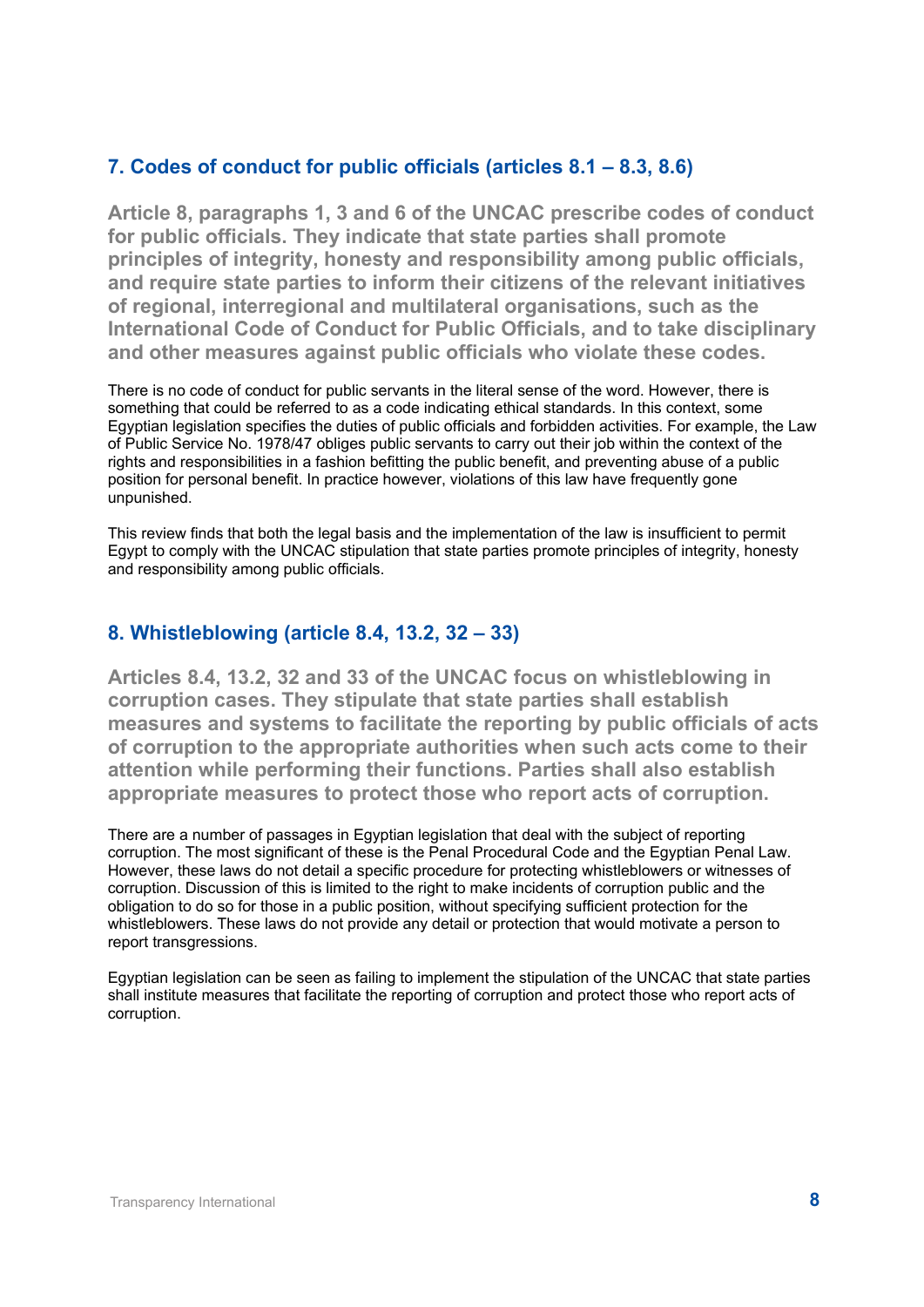### **9. Public procurement (article 9.1)**

**Article 9.1 of the UNCAC regulates public procurement. It stipulates that state parties shall take measures necessary to establish appropriate procurement systems based on transparency, competition and objective criteria in decision-making that are effective in combating corruption. These steps shall conform to certain basic standards such as the procedures for distributing information about contracts, publicising conditions for competition and effective systems of internal review.** 

Law 1998/89 and the Executive Regulation regulate the system for public procurement. It contains a number of procedures that must be followed for public procurement, which aim at enhancing fairness, transparency, accountability and competition in this field.

The number of exceptions to this law severely weakens its ability to regulate public procurement and loopholes create opportunities for corruption. Following the Revolution of 25 of January, investigations into state purchases revealed the extent of non-transparent and non-competitive activity. In addition to this, violations of this law were frequently recorded, without being punished or addressed.

Therefore, although the initiative to use internet technology to promote transparency is important, neither the legal basis nor the implementation of the law are sufficient for Egypt to comply with the UNCAC stipulation for appropriate procurement systems based on transparency, competition and objective criteria.

### **10. Management of public finances (article 9.2)**

**Article 9.2 of the UNCAC regulates management of public finances, stating that each state party shall take appropriate measure to promote transparency and accountability in the management of public finances. Such measures shall encompass procedures for adopting the national budget, timely reporting on revenues and expenditures, a system of accounting and auditing standards, and related systems of risk management.** 

In Egypt, the management of public money is not fully transparent. The report focuses on the national budget, as the main record of public income and expenditure of the state. The main agency responsible for the budget is the Ministry of Finance and the National Investment Bank (NIB), which was established in 1980. The Ministry prepares the budget and manages all the transactions with the exception of new investments, which are the responsibility of the NIB. Despite the efforts of the Ministry to simplify the budget, so that it may be read on the internet, the procedures relating to the budget involve a highly complicated accounting procedure which is difficult for non-specialists to understand. In addition, the main budget includes a number of secondary budgets and special funds, which are not reflected in the budget as a whole. This provides ample opportunity for corruption, as monitoring of these special funds is weak.

Neither the law nor its implementation provides sufficient accountability or transparency in the management of public funds to enable full compliance of Egypt with the UNCAC stipulation.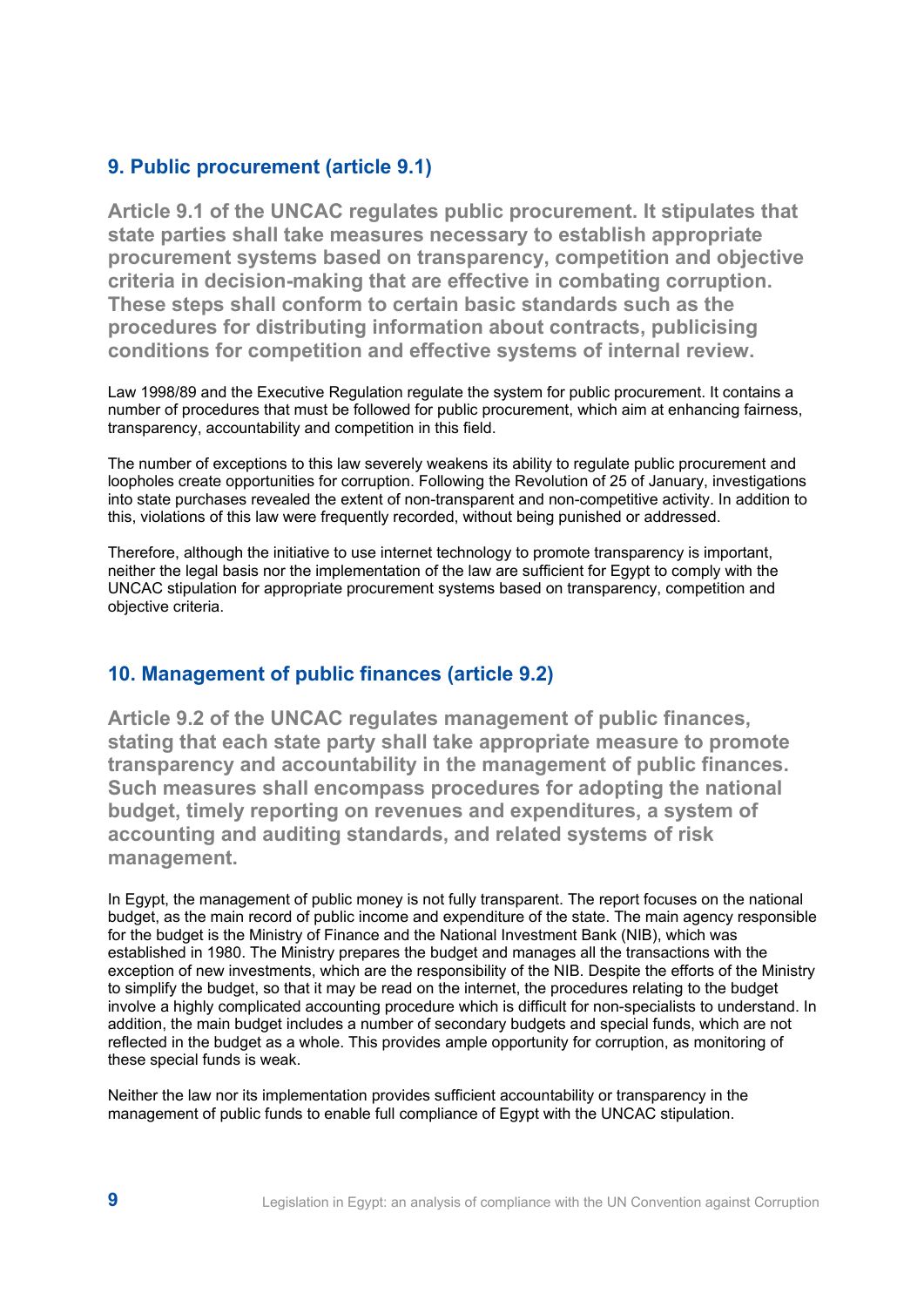### **11. Transparent public administration (articles 10, 13.1)**

**Articles 10 and 13.1 of the UNCAC address transparency in public administration, stating that each state party shall take measures to enhance transparency and accountability, facilitate public access to information about the organisation and decision-making processes of its public administration, simplify administrative procedures in order to facilitate public access to the competent decision-making authorities, and publish relevant information.**

Legislative obstacles in Egypt impede the availability of information and make the withholding of information the rule and the provision of information the exception. The legal passages that impede freedom of information include Article 10 of the Republic Decree 2915/1964, which provides for the establishment of the Central Agency for Mobilization and Statistics (CAPMAS) and prohibits the publication of any data or statistics except those released by this agency. Paragraph 7 of Article 77 of the Law of Public Service, issued as No. 47/1978 prohibits public servants from commenting on their duties without prior authorization from the relevant manager. Article 18 of the Law of the CAO stipulates that the auditing report of the CAO be presented to the President and People's Assembly but is in practice used to prevent these reports being submitted to any body other than those explicitly mentioned by the ruling. . All of these exceptions and others mean citizens and civil society do not have access to information and this reduces their ability to hold government institutions to account.

As such, Egyptian legislation cannot be described as fully compliant with the UNCAC stipulation for transparency in public administration.

### **12. Judiciary and prosecution services (article 11)**

**Article 11 of the UNCAC addresses the subject of judicial and prosecution services. It prescribes that each state party shall establish measures that prevent opportunities for corruption among members of the judiciary and court staff, and adopt appropriate measures that ensure independence of the judiciary and promote transparency in appointments in the judiciary; adopt a code of conduct for judges; provide appropriate training for the judicial police; adopt appropriate court procedures; open courts to the public; compel judges to justify their decisions; and provide judges with sufficient remuneration** 

The Egyptian Constitution stipulates the independence of the judiciary. It prohibits any authority from interfering with the judiciary or from attempting to influence the outcome of cases. The laws also contain a number of mechanisms that enable the exposure and punishment of any judge that commits a corrupt act. However, the laws have loopholes, the first being the submission of the judicial inspection to the Ministry of Justice, which allows the executive authority to influence the work of the judiciary. Another loophole is the authority of the Minister of Justice to appoint the heads of the Court of First Instance and his authority to determine where judges work. This allows the Minister to assign specific judges to specific courts.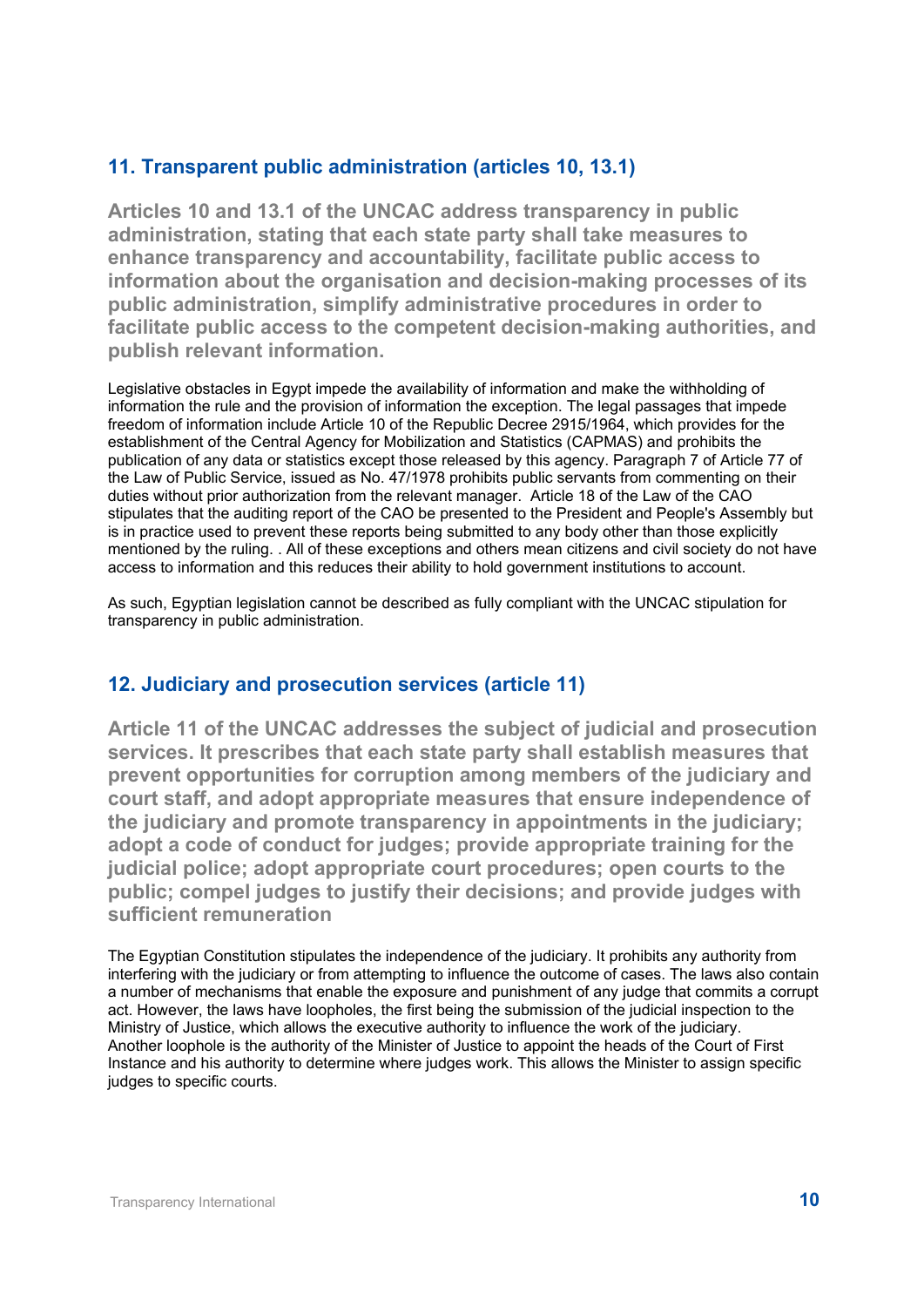The dominant role of the Ministry of Justice in other aspects of the judiciary (such as giving approval to travel abroad and approving the budget for judges' unions) allow it to exercise indirect influence on the decisions and structure of the judiciary.

Judges have more independence than the Prosecutor General as the Ministry of Justice directly supervises the Prosecutor General. This limits the freedom of this institution when dealing with cases relating to the executive.

In addition to legal loopholes that obstruct the independence and transparency of the judiciary, there are also indications that the political will to implement existing regulations is lacking. Rulings issued by the judiciary have been ignored or suspended by the government.

The high level of political influence shows that Egypt does not fully comply with the UNCAC stipulation that prevention of corruption and independence of the judiciary be taken by state parties.

### **13. Prevention of corruption in the private sector (article 12)**

**Article 12 of the UNCAC addresses the prevention of corruption in the private sector, indicating that each state party shall take measures in accordance with appropriate accounting and auditing standards and provide effective, proportionate and dissuasive civil, administrative or criminal penalties for failure to comply with such measures. Each state party shall promote criteria and procedures of integrity including codes of conduct, promote transparency among private entities (such as the identity of legal and natural persons), prevent the misuse of procedures regulating private entities, and disallow the tax deductibility of expenses that constitute bribes.** 

The participation of the private sector in corruption has two possible manifestations. The first is the role of the private sector in the demand for corruption, for example, by offering bribes to public officials. This is a criminal act as specified by the Penal Law. The second is the occurrence of corruption within the private sector itself. This aspect is not treated comprehensively in Egyptian law.

The Penal Law criminalises embezzlement within the private sector. The government also launched a number of initiatives to support the foundations for an integrity system within the private sector. These included a simplification of trading rules and a regulation of the amount of interference in the field of finance that is permitted by the state. In addition, a regulative structure to prevent the interference of companies in the financial system was developed recently. It can therefore be said that some progress was achieved in terms of ensuring good governance in companies.

Egyptian legislation does not comply fully with the UNCAC obligation to prevent corruption in the private sector. In addition to deficiencies in the legislation, there is also a real deficit in the implementation of existing anti-corruption laws in the private sector. Failure to ensure transparency and accountability within privately owned companies has not been addressed, either by the state or by any independent regulatory body. This report also highlights the relative impunity of private company employees for crimes of corruption or embezzlement.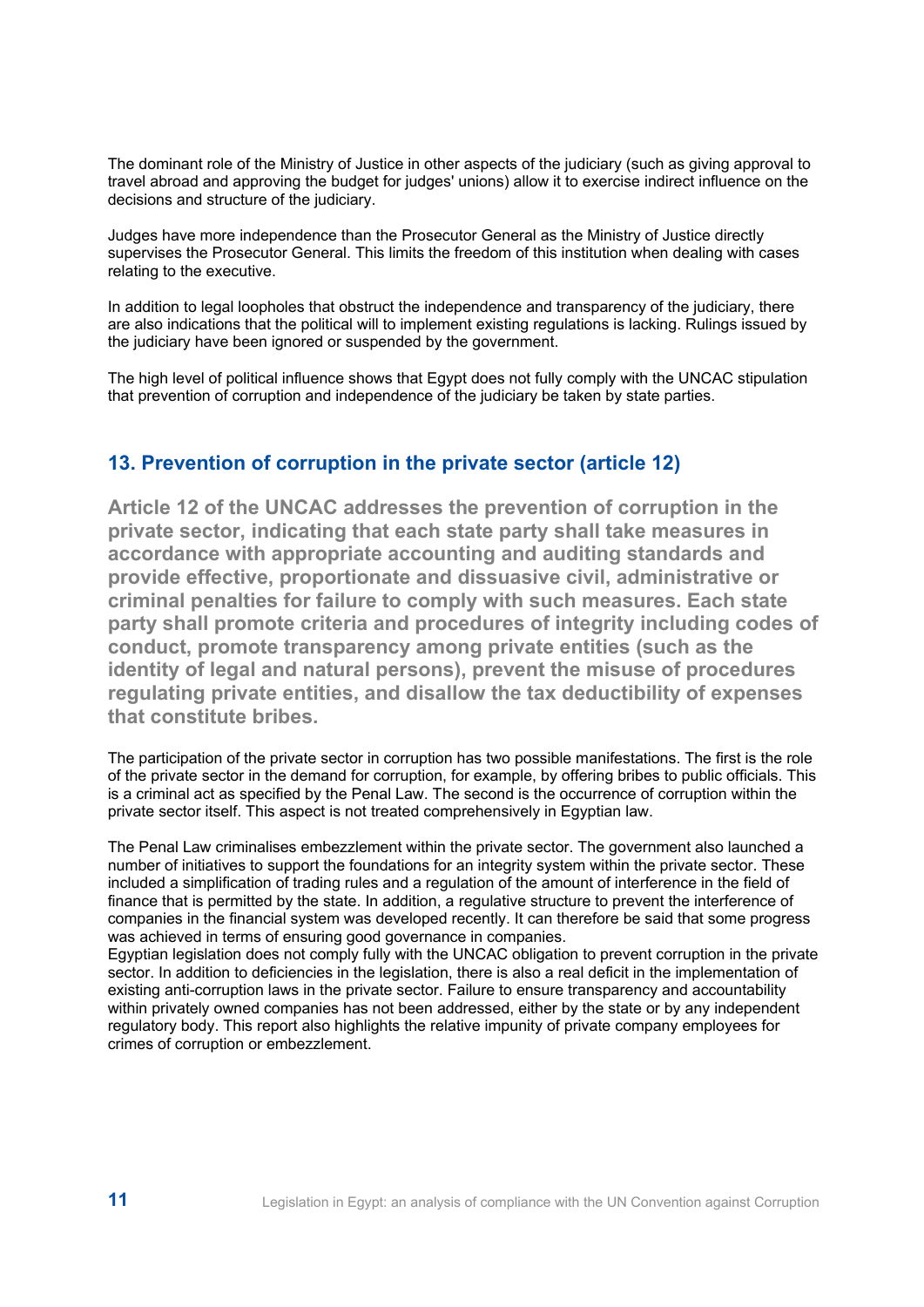### **14. Participation of society (article 13)**

**Article 13 of the UNCAC discusses participation of society. It indicates that each state party shall take appropriate measures to raise public awareness regarding the existence, causes and the gravity of the threat posed by corruption; ensure that the public is aware of the existence of anti-corruption body\bodies; promote effective participation of civil society organisations in monitoring and reviewing national and international anti-corruption policies; and ensure public access to relevant anti-corruption documents, such as policies, reviews and evaluations.** 

Law 84/2002 on Non-Governmental Organizations is extremely restrictive and allows extensive interference from the executive in the establishment, funding, governance and activities of any nongovernmental organisations or civil society organisations. This compromises the ability of Egyptian civil society to advocate for greater transparency or to perform a monitoring function vis-à-vis the government.

Both the role of civil society in reviewing or monitoring anti-corruption policies and public access to relevant anti-corruption documents are heavily limited by Egyptian legislation concerning access to information, which is detailed above (Article 13.1).

Prior to the Revolution of the 25 of January, few measures were taken by the state to raise public awareness about the existence, causes and consequences of corruption. Rather than public condemnation, a more accepting attitude had come to characterise the popular stance towards corruption in Egyptian society. This is reflected by the use of euphemisms such as "tips", "tea" and "connections" to describe the practices of bribery and nepotism.

As such, Egypt can not be described as fully complying with the stipulations of the UNCAC in this respect.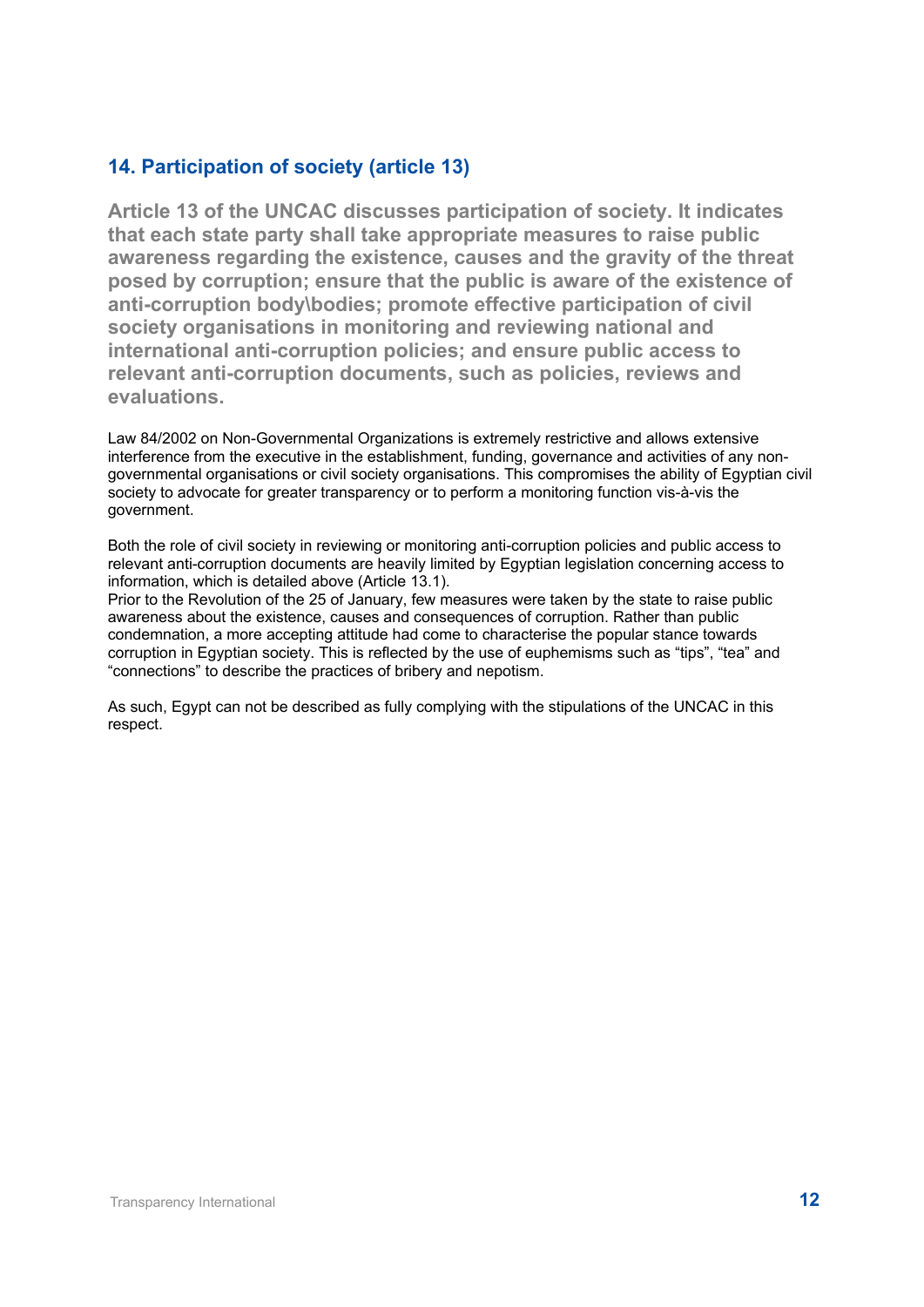### **15. Anti-money laundering (article 14)**

**Article 14 of the UNCAC addresses the topic of preventing money laundering. It indicates that each state party shall take the necessary measures to use the best international practices including requirements for customer and beneficial owner identification, record-keeping and the reporting of suspicious transactions. Each state party shall introduce measures to grant the competent authorities the ability to cooperate and exchange information at the national and international levels, establish a financial intelligence unit, and introduce measures to detect and monitor the movement of cash and appropriate negotiable instruments across their borders, obtain accurate and meaningful information on the originator of electronic transfer of funds, apply enhanced scrutiny to transfers of funds that do not contain complete information on the originator, and develop and promote global, regional, and bilateral cooperation among judicial, law enforcement and financial regulatory authorities in order to combat money laundering.** 

Egypt has undertaken a number of important reforms in the field of money laundering. As a result of these reforms, the Financial Action Task Force removed Egypt from its list of non-cooperative countries compiled in 2004. The most important of these reforms was the issuing of Money Laundering Law No. 2002/80 and its executive regulations. The Central Egyptian Bank also cooperated with the Egyptian banking sector to implement a number of reforms to fight money-laundering, the most significant being "Know your customer" and the mechanism for reporting suspicious financial transactions.

According to the Law of Fighting Money Laundering referred to earlier, the Anti-Money Laundering Unit (AMLU) was established as an independent unit working under the auspices of the Central Egyptian Bank. This unit receives all reports relating to money laundering crimes and activities, and submits a report to the Prosecutor General on this basis. All reports and information specific to money laundering or activities financing terrorism are registered in the database of the unit. The unit releases a confidential report and exchanges information about its activities with other institutions such as specialised monitoring institutions inside and outside Egypt's borders. It develops the regulations necessary to ensure that legal requirements are kept for employees and investors. However, one problem lies in the fact that this unit is subordinate to the executive which affects its ability to judge the accountability of senior officials.

The legal reforms undertaken by Egypt have gone some way to implementing the stipulation of the UNCAC that state parties take measures to use best international practices for detecting and preventing money laundering. However, significant deficits, including the reporting lines of the AMLU, should be addressed. In addition, despite an effective implementation of the law in some fields (namely financing of terrorism or processing of money arising from trading in drugs), it remains weak in others, particularly in relation to the activities of senior government officials. Following the Revolution of 25 of January, accusations of money laundering have been made at a number of officials, including the former President of Egypt, Hosni Mubarak.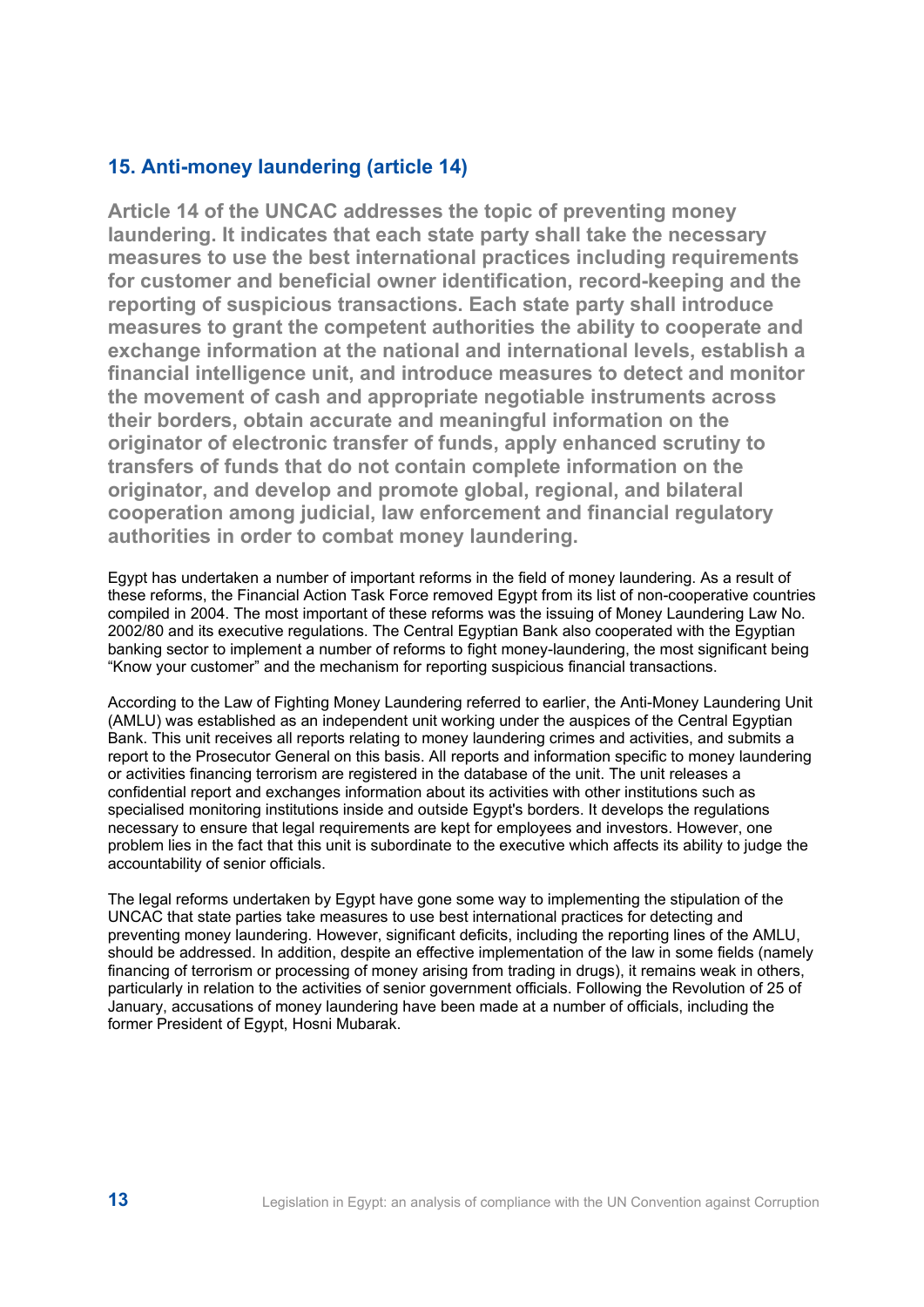### **Conclusion**

This executive summary gives a brief outline of the findings of the following report. It shows that in each of the sections analysed, both the legal basis and the practical implementation of the relevant UNCAC stipulation fall short of full compliance in Egypt.

Following the Revolution of the 25 of January, the Egyptian Constitution was suspended and much of the legislation discussed in this document is now under review. Egypt's ratification of the UNCAC obliges it to take its stipulations into account when drafting new laws. A more comprehensive incorporation of the obligations listed in the Convention is essential for the fight against corruption in Egypt, and would help to guide the country towards a stronger National Integrity System and better governance in a more general sense.

### **Main Recommendations**

### **Effective anti-corruption policies and practices (article 5), preventive anti-corruption body or bodies (articles 6, 13.2)**

- **1.** A comprehensive national strategy for combating corruption, including an action plan with effective measures and tools for implementation.
- **2.** An effective partnership among government, civil society organisations, the media and the business sector in designing and implementing such strategy.
- **3.** An independent anti-corruption body to monitor the implementation of the strategy. This should include the various stakeholders.
- **4.** Grant the Central Audit Organization the power to revise and monitor the commitment of various State bodies to implement the recommendations stated in the CAO reports and to refer violators to the public prosecution.
- **5.** Corruption cases should have no statutes of limitation for prosecution.

### **Recruitment, hiring, retention, promotion and retirement of public officials (article 7.1)**

- **1.** Committees formed to choose candidates for vacancies should include representatives from the Central Agency for Organization and Administration, to guarantee procedures for testing and making appointment are followed and from the State Council to guarantee impartiality and correctness of legal procedures.
- **2.** Appointments should be made on merit by qualified assessors.
- **3.** The appointment selection process should be transparent.

### **Candidature for and election to public offices (article 7.2) and funding of candidatures for public office and of political parties (article 7.3)**

- **1.** Setting up an independent committee at least six months before an election, in charge of supervising and monitoring.
- **2.** This committee should be provided with technical capabilities and monitoring authority to enable it to carry out detection, monitoring, information collection and drafting final reports on elections' proceedings.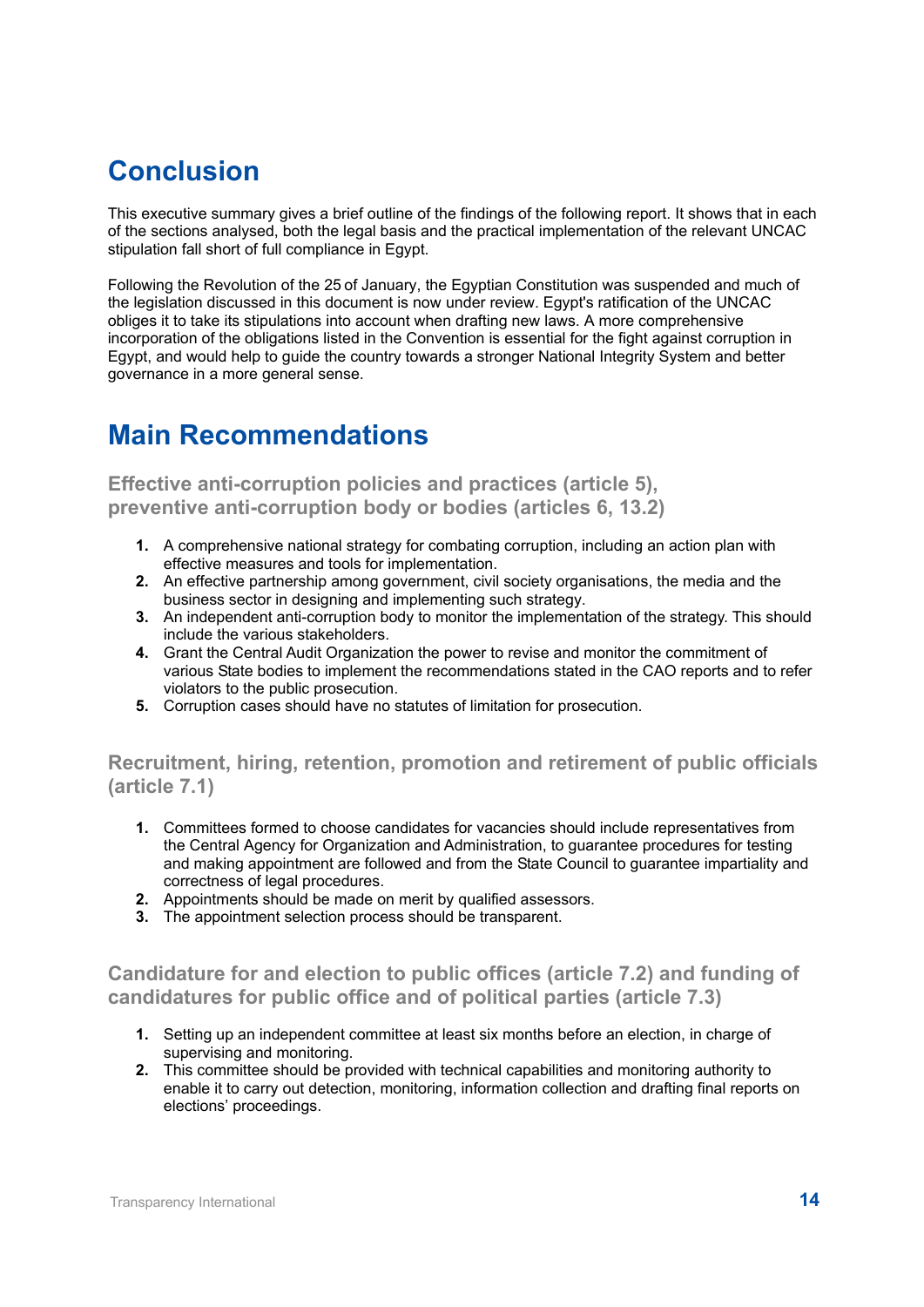### **Conflict of interests (articles 7.4, 8.5)**

- **1.** A specialised department should be established to detect and prevent conflicts of interests. It could be within the new, proposed Anti-corruption Authority, or if this is not established, it could be part of the Administrative Monitoring Authority. This unit should be charged with drafting an annual report for the Supreme Judiciary Council that detects and monitors conflicts of interest regarding top State officials and members of legislative councils.
- **2.** Former senior officials should be prohibited from working in private sector activities that were under their supervision until a reasonable amount of time has passed since leaving government service.
- **3.** Periodical checks should be carried out on the assets of senior officials to determine if they are proportionate with their income.

#### **Codes of conduct for public officials (articles 8.1 – 8.3, 8.6)**

- **1.** There should be new codes of conduct for each government authority or body.
- **2.** Research should be carried out to investigate the general causes of misconduct of public servants.

#### **Whistleblowing (article 8.4, 13.2, 32 - 33)**

- **1.** Egyptian law should include mechanisms that ensure the confidentiality of witnesses and informants, and to ensure that they are safe from harm when reporting an alleged act of corruption.
- **2.** Witnesses should not have to disclose their personal information in the presence of the accused, but should be able to testify anonymously.
- **3.** Witnesses should be provided with proper compensation which should be published and not left to the discretion of the judge.

**Public procurement (article 9.1)** 

- **1.** More autonomy should be granted to the General Authority for Government Services in supervising tenders at the national level. The experiences of Yemen and Iraq, though recent, could be useful.
- **2.** Exemptions to the Tenders and Bids Law particularly those defined in the Law on New Urban Communities – should be revoked.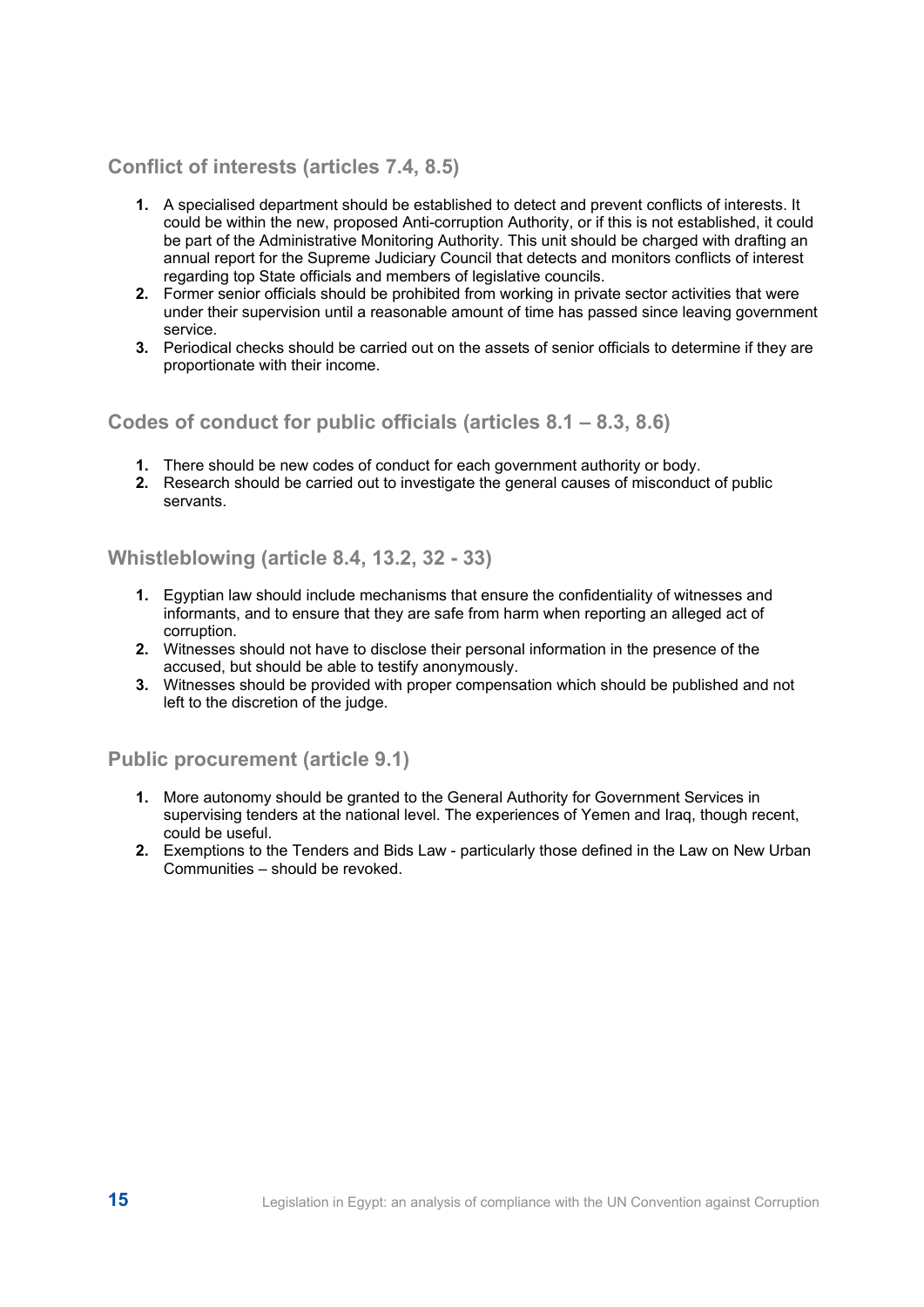### **Management of public finances (article 9.2)**

- **1.** The Monitoring Committees of the Parliament should play a more active role in supervising public finances.
- **2.** Linking the public budget with the evaluation of performance rates of various government bodies. This was recommended in the 2009 report of the Transparency and Integrity Committee.
- **3.** The preparation of the general budget should be improved as follows:
	- **a)** The Budget Law should incorporate a new chapter on budget transparency, including general rules and requirements that must be met in budget preparation.
	- **b)** Adequate information about all public economic entities that undertake off balance sheet activities should be made available.
	- **c)** There should be a fixed timetable for budget submissions
	- **d)** A simplified, easy to understand version of the State Budget should be published by the Ministry of Finance.
	- **e)** A clear policy must be developed for disclosing potential financial risks and their potential impact, such as the public debt and its management.

#### **Transparent public administration (articles 10, 13.1b)**

- **1.** Introduce an access to information law that guarantees equal access to information without distinction, appropriate fees and timely responses.
- **2.** Allow civil society and the media the liberty to conduct surveys and opinion polls.
- **3.** Reports produced by control authorities should be published in the official gazette.

#### **Judiciary and prosecution services (article 11)**

- **1.** Prevent the seconding of judges to government agencies.
- **2.** Apply an electronic distribution system of lawsuits among courts in which the Minister of Justice would not be permitted to intervene.
- **3.** At least half of the members of the Supreme Judicial Council should be elected not appointed. Retired members should not be appointed to any governmental positions for five consecutive years following their retirement.
- **4.** Attach the Judicial Inspection Division to the Supreme Judicial Council instead of the Ministry of Justice.
- **5.** Make the judicial system independent in terms of resources of the courts, with no interference from the State.

### **Prevention of corruption in the private sector (article 12)**

- **1.** Enact a law to prevent conflicts of interest.
- **2.** Amend Article 113 of the Penal Code criminalising embezzlement in joint stock companies to extend to all types of companies. In addition, the exemption from fines in the reporting of antitrust cases should be reinstituted.
- **3.** Impose strict criminal penalties for corrupt acts in the private sector.
- **4.** Encourage civil society monitoring of the private sector in terms of its transparency and anticorruption provisions.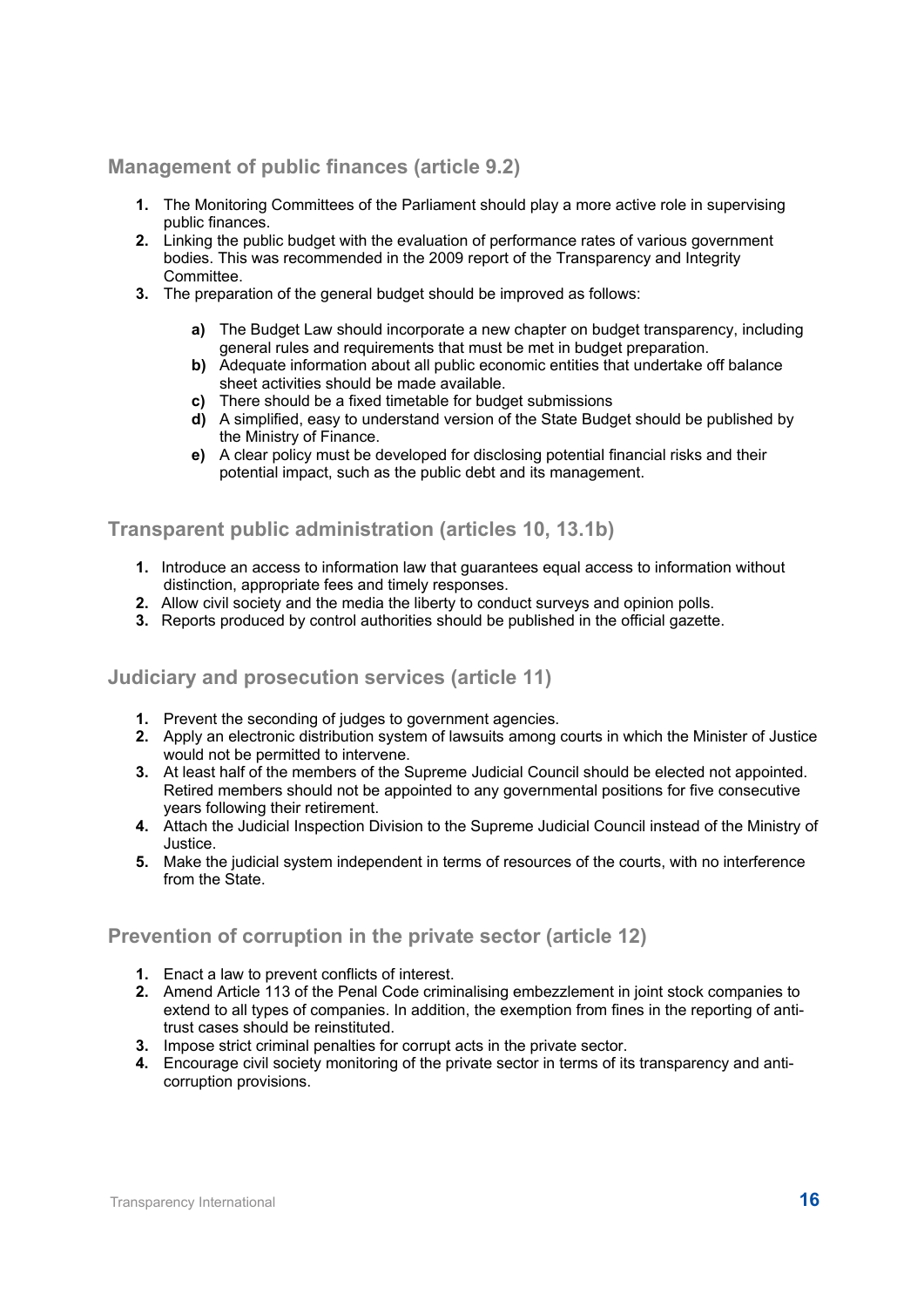### **Participation of society (article 13)**

- **1.** Give more independence to civil society organizations within a legislative amendment framework that guarantees activity freedom for CSO and allows them to issue newspapers and publications.
- **2.** Stimulate the role of civil society organizations in combating corruption by building their capacities and granting them the right to access information
- **3.** Design educational and cultural curricula, and focusing on the role of places of worship and the media to build a culture of integrity and anti-corruption.<sup>6</sup>

### **Anti-money laundering (article 14)**

- **1.** An anti-money laundering unit should be attached to the Permanent Anti-Corruption Unit. In turn this should be affiliated to the Supreme Judicial Council.
- **2.** A legislative amendment should ensure that the unit publish reports about its activity following the completion of an investigation, particularly in cases where the relevant case is referred to judicial bodies.

 $6$  Hassan, Hussein (2010) "The Legal and Institutional Framework for Combating Corruption in Egypt", Social Contract Centre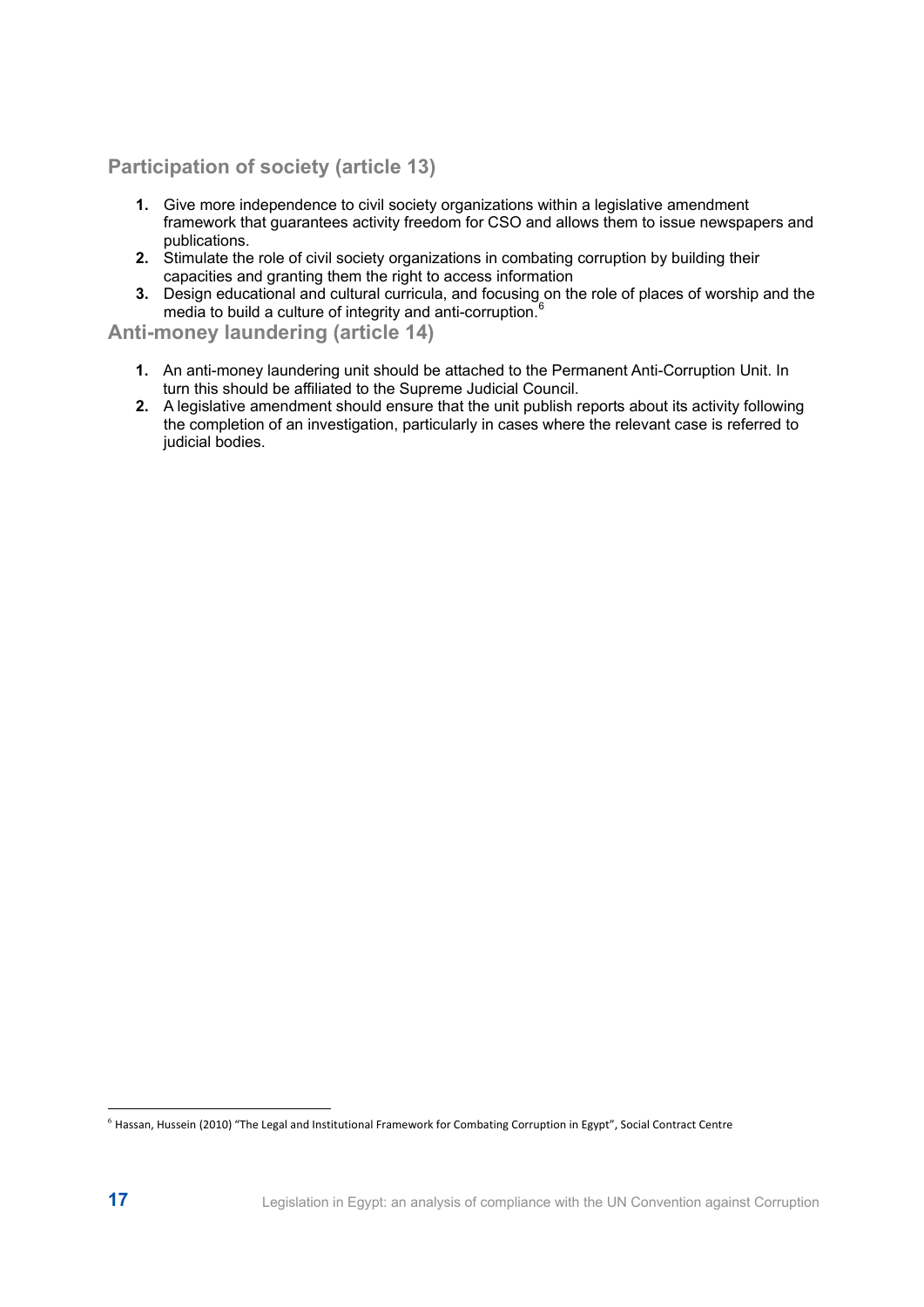### **Annex**

### **Compliance review methodology**

This review focuses on the extent to which each article of UNCAC Chapter II has been implemented, in terms of both legal provisions and actual practice in Egypt. The assessment of laws and practice examines the actual situation at the time of writing. The thematic division of the analysis is reflected in the methodology. For the analysis of the legal framework relies on a review of laws and other legal provisions. The assessment focuses on how far these national provisions are congruent with the stipulations of the UNCAC and on those areas in which shortcomings can be observed. For the analysis of UNCAC enforcement, we drew upon interviews with experts, a review of secondary data such as the recently completed National Integrity System study, previous studies on UNCAC compliance, such as the government self-assessment checklist responses and other relevant reports such as the Arab Democracy Index. These sources were used to ascertain the extent to which the legal provisions are being enforced and what factors could be preventing their effective implementation. The conclusion as to whether and how far Egypt can be seen as complying with the Convention has been reached based on the analysis of these sources. The extent of compliance and the resulting 'gap' between the situation in Egypt and the UNCAC provisions forms the basis for the recommendations on how to address shortcomings in compliance. These recommendations were drawn up together with relevant stakeholders in Egypt.

### **Programme description**

This review of UNCAC implementation represents the closing phase of the 3-year Programme *"Promoting Transparency and Enhancing Integrity in the Arab Region"* of which Egypt has been an active participant since the Programme's inception in October 2007. The programme works on increasing accountability and transparency through a combined research and advocacy approach. During the first stage of the project an in-depth analysis of the National Integrity System (NIS) was conducted. This provided an assessment of the key institutions, sectors and specific activities that contribute to integrity, transparency and accountability in the society. A functioning National Integrity System is able to effectively combat corruption within a society; thus, strengthening a country's NIS is the first step to promoting better governance throughout a society. As for the UNCAC compliance review, the review of the NIS focussed on both the legal framework and its enforcement in practice. The findings of the study provided the basis for recommendations on how to improve the NIS and these in turn represented the strategic baseline for advocacy activities promoting reform on a local and national scale. This UNCAC compliance review incorporates the findings from the Egyptian NIS study but focuses more specifically on the UNCAC as the main international instrument for promoting anticorruption practices. As such, it links the national scope of the first study to the global fight to identify, prevent and sanction corruption when it occurs.

### **Stakeholders focus group**

Abdullah Khalil, lawyer Researcher and former independent expert in the UN

Ahmed el-Sangafli, lawyer, Chairman - The Centre of National Justice-Gharbya

Ahmed Mahmoud Abdel Halim Atwa, Chief Counselor and head of Information Center Administrative Prosecution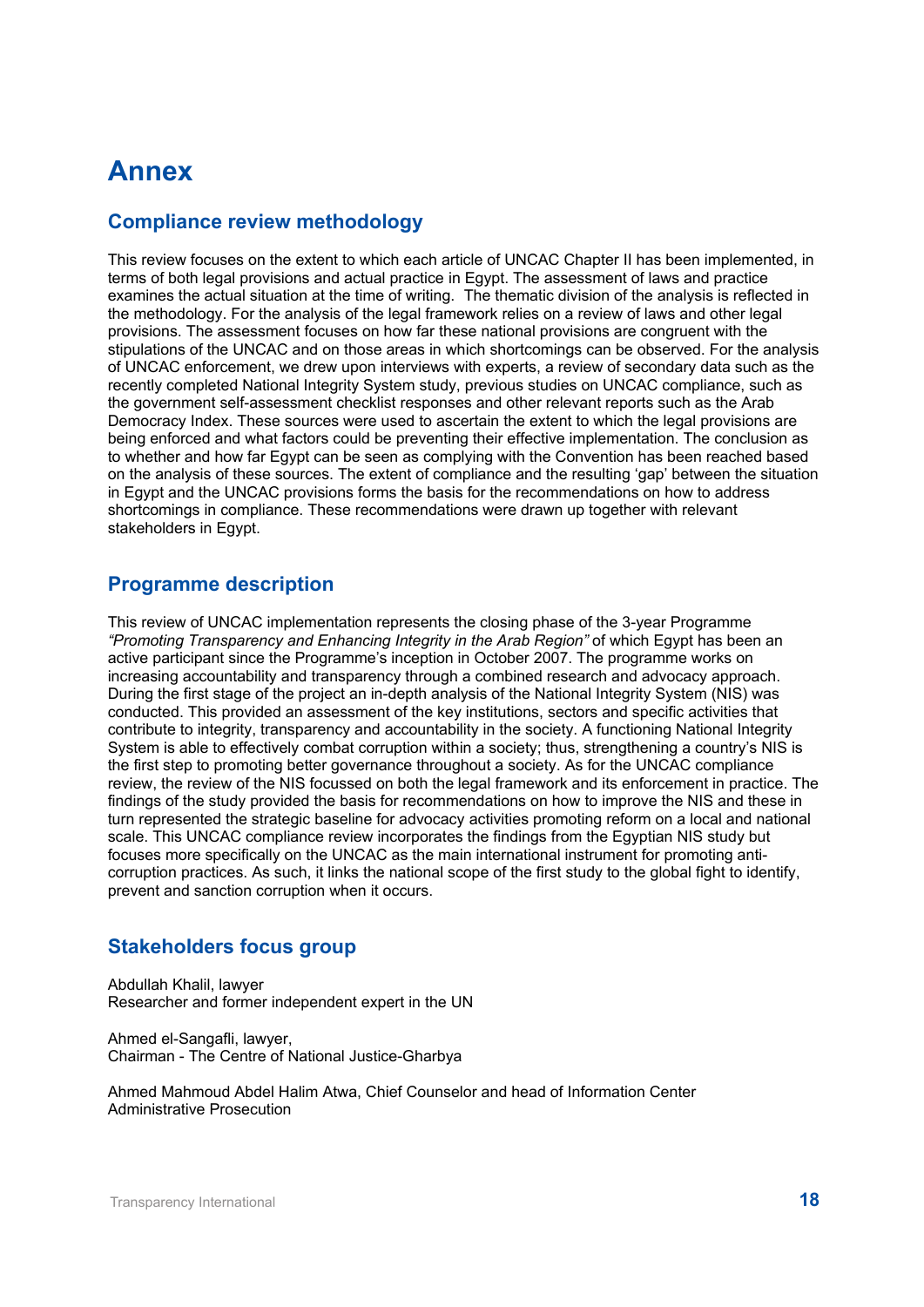Ali Siddik, PhD Researcher, Faculty of Law - University of Assiut

Assem Abdel Gabar Saad, Vice President of the Court of Cassation Criminal Division, Court of Cassation

Ayman El Gammal, Anti-Corruption Coordinator. The Ministry of Foreign Affairs - Egypt

Ayman Okail Lawyer, Chairman of the board of trustees, Centre for judicial and constitutional studies (MAAT)

Driss Mazabi, legal consultant UN Regional Office on Drugs and Crime in The Middle East And North Africa (UNODC)

Ehab Ahmed Oraby, Head of Legal Department - Administrative Control Authority

Emad Ramadan, lawyer, Director - The Egyptian Democratic Institute

Ghada Moussa, Ph.D, Director, Governance Centre; Transparency and Integrity Committee, Secretary General; National Management Institute; Ministry of State for Administrative Development

Magdi Helmi, Editor-in-chief Al-Wafd Newspaper

Maha Gamal el-Din Arafat, Legal Researcher National Council for Human Rights

Mohamed Awad Abou Hussien, Former deputy Administrative Control Authority Chairman of the Adult Education-The General Authority for Literacy and Adult Education

Nariman Abdel Kader, President- The Organization of Egyptian Women for Law, Culture and Peace

Nefertity Ahmed Tosoun, Vice-President Administrative Prosecution

Osama Mohamed Ahmed Hassaneen, President of the court **Judiciary** 

Osama Sabry Mahmoud, President- Public Prosecution, Ministry of Justice

Sahar Hafez, professor of law, Consultant National Center for Social and Criminological Research

Shehata Mohamed Shehata, lawyer, Director- Egyptian Centre for Integrity and Transparency

Ziad Wagdy, Assistant Program Coordinator, UN Regional Office on Drugs and Crime in The Middle East And North Africa (UNODC)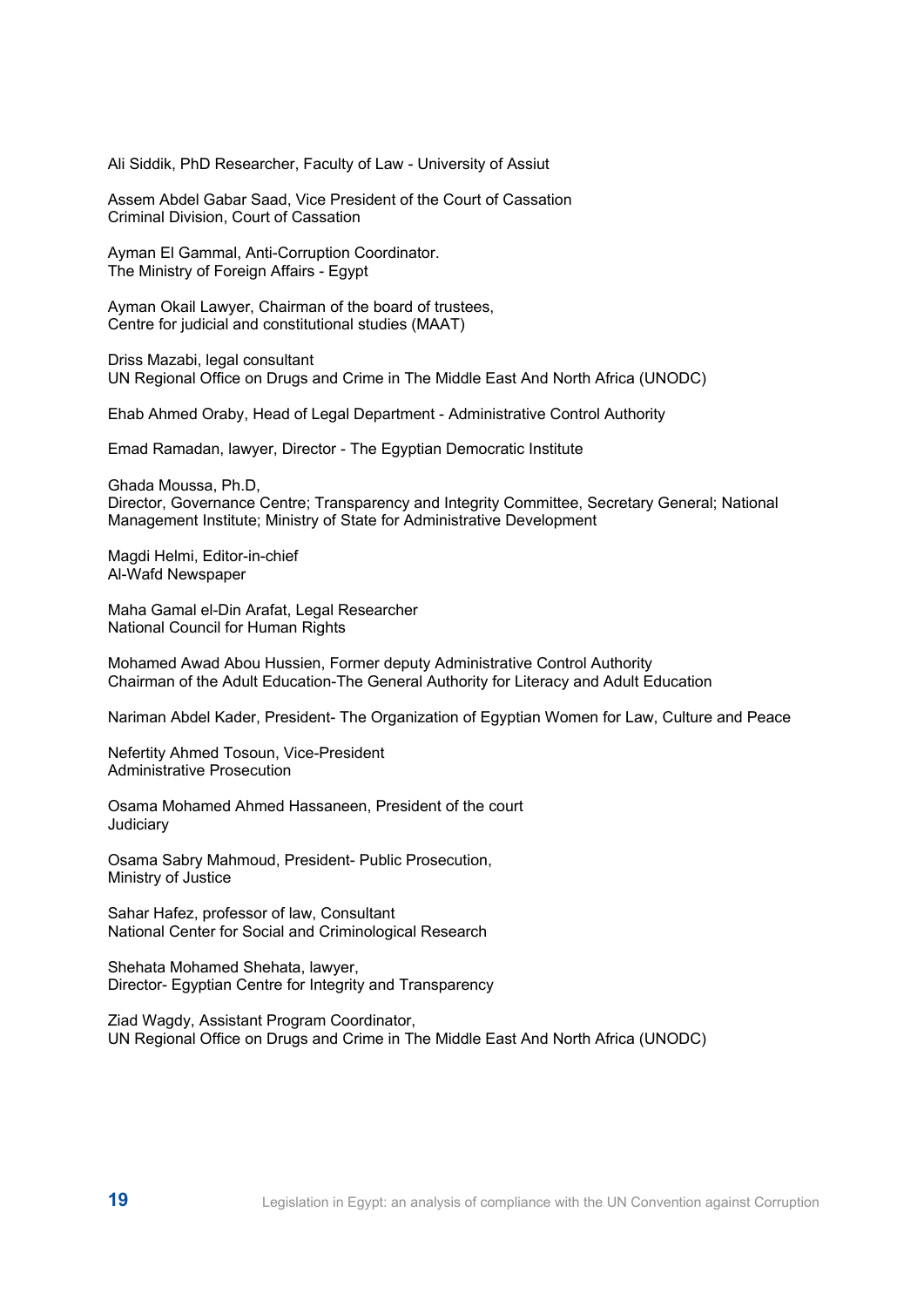### **Acknowledgements**

Transparency International and the report team greatly appreciate all those who contributed to the production of this report. Particular thanks must go to the institutions whose representatives were interviewed. We are grateful for the report's working groups, comprising representatives of the executive, the legislative, the judiciary, NGOs, civil society organisations and political parties, as well as independent academicians and scholars. We also wish to thank Mr. Malek Takieddine for his careful review of the final draft.